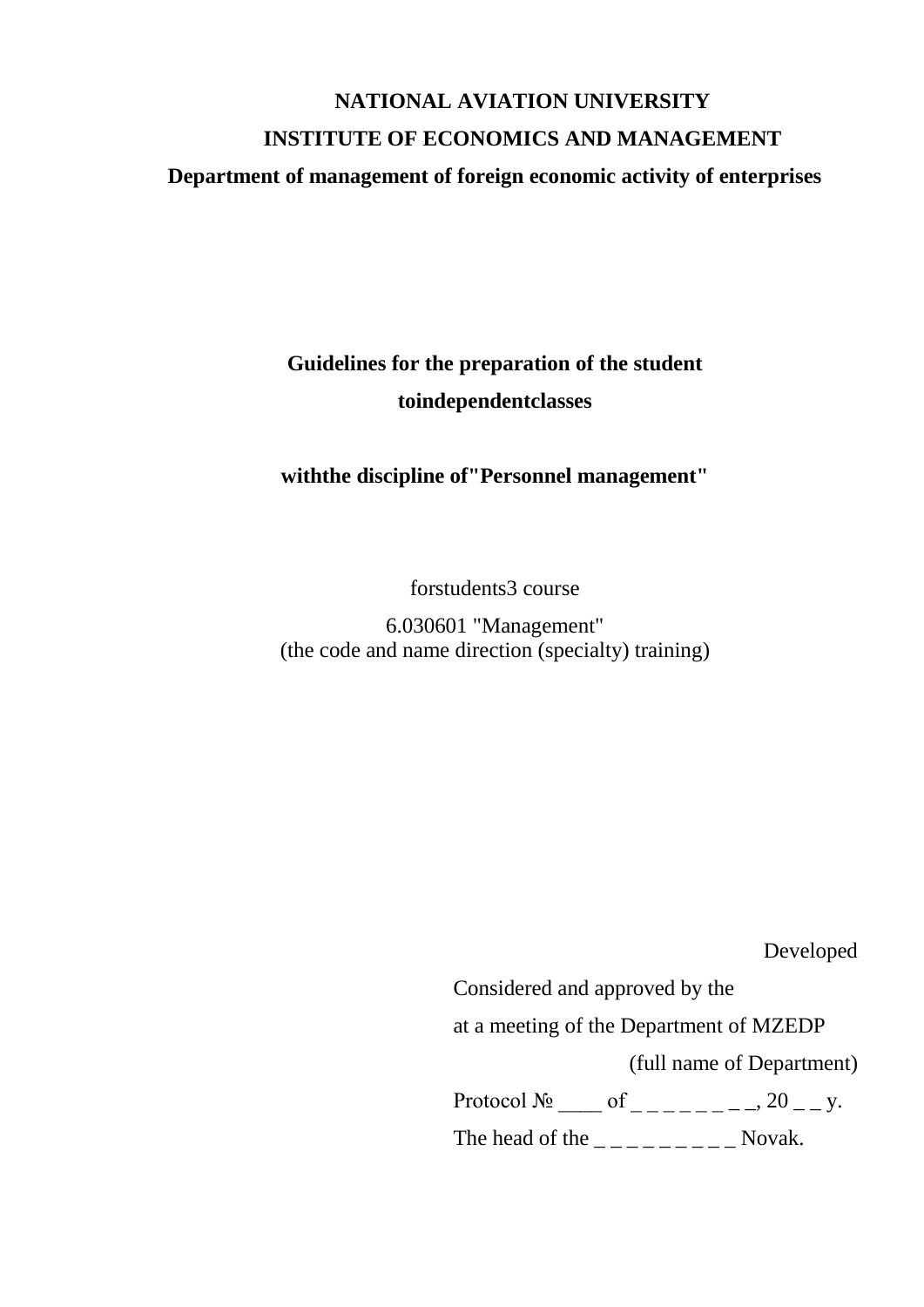## **Module № 1 "Fundamentals of personnel management of organization"**

#### **Topic**

## **Personnel management system management organizations.**

## **Plan**

1. Personnel management system in management of organizations.

2. Trends in personnel management of successful companies.

3. Systems approach to management of staff of the organization.

4. Stages of historical development of human resource management.

5. Analysis of modern concepts and theories of human resource management.

#### **References**

1.BalabanovaL.V. Personnel Management: teaching aid / L.V.Balabanova, O.V. Sardak. -К.: PH «Professional», 2006.

2. ZhukovskaV.M. Personnel Management. Workshop: teaching aid / V.M.Zhukovska, Yi.P. Mykolaichuk. - К.: KyivNational University of Trade and Economics, 2008. - 293 p.

3. MykhailovaL.I. PersonnelManagement: teaching aid/MES.– Kyiv: Centre of educational literature, 2007.– 248p.

4. SavelievaV.S. Personnel Management: teaching aid/ V.S. Savelieva, YeskovO.L. - К. : PH «Professional», 2005. - 336 p.

5.KhmilF.I. Personnel Manaement: textbook/ F.I. Khmil. - К.: Academvydav, 2006. - 606 p.

#### **Contents**

Value orientation of the personnel and theirclassification of the orientation staff on corporate culture.The features and the role of staff in achieving the competitiveness of modern organizations.

Human resource management as a specific function of management.Contents of the concepts of "human resources", "staff", "frames." Systemapproach to the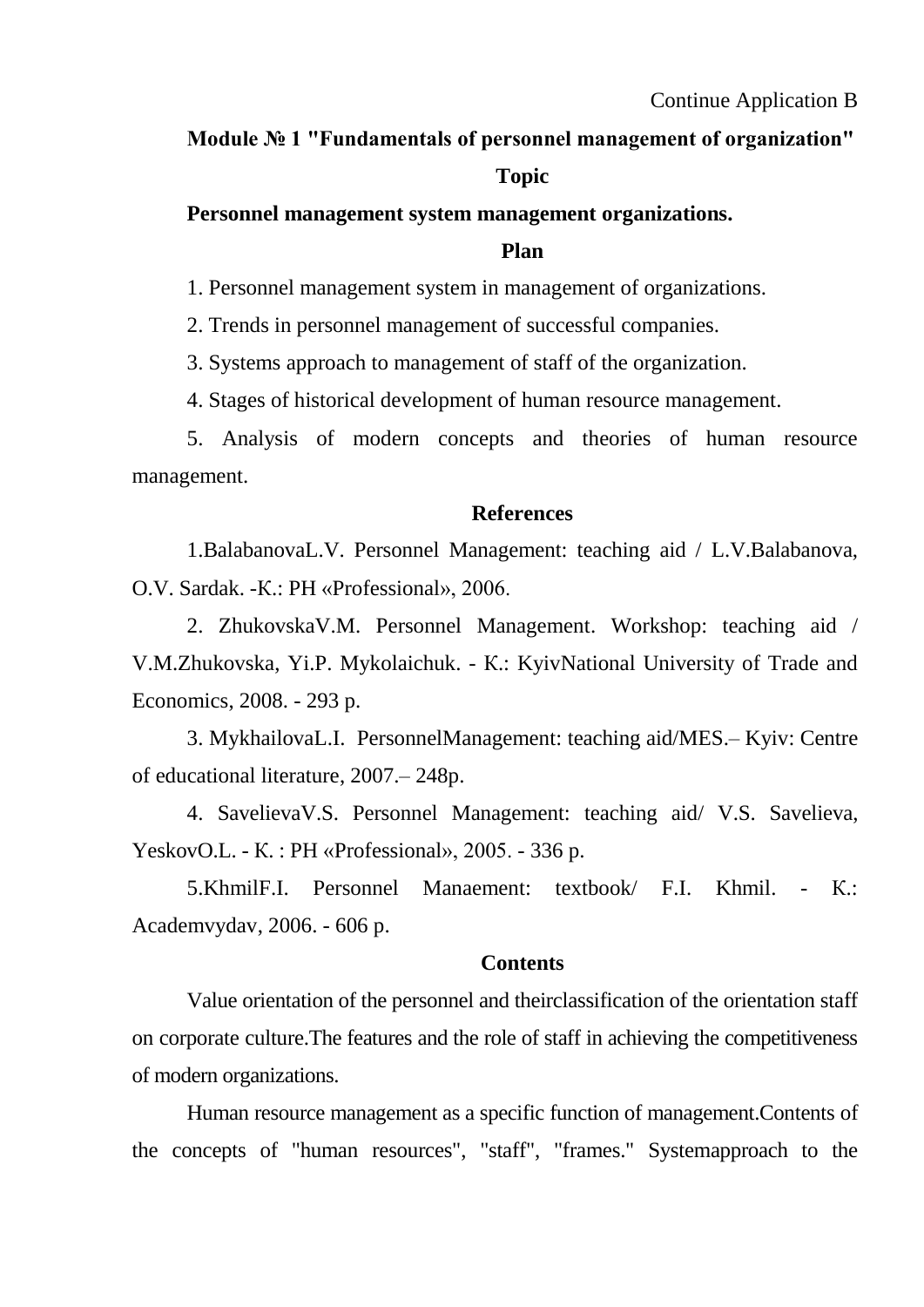management of the organization. Basic elements(subsystem) personnel management general model managementpersonnel.

Analysis of modern concepts and theories of management.Value and Contents of the concepts of "personnel management","human resources management", "personnel management", "human resources management". The stages of historical development managementpersonnel. Features of human resource management in foreigncompanies: opportunities to use experience.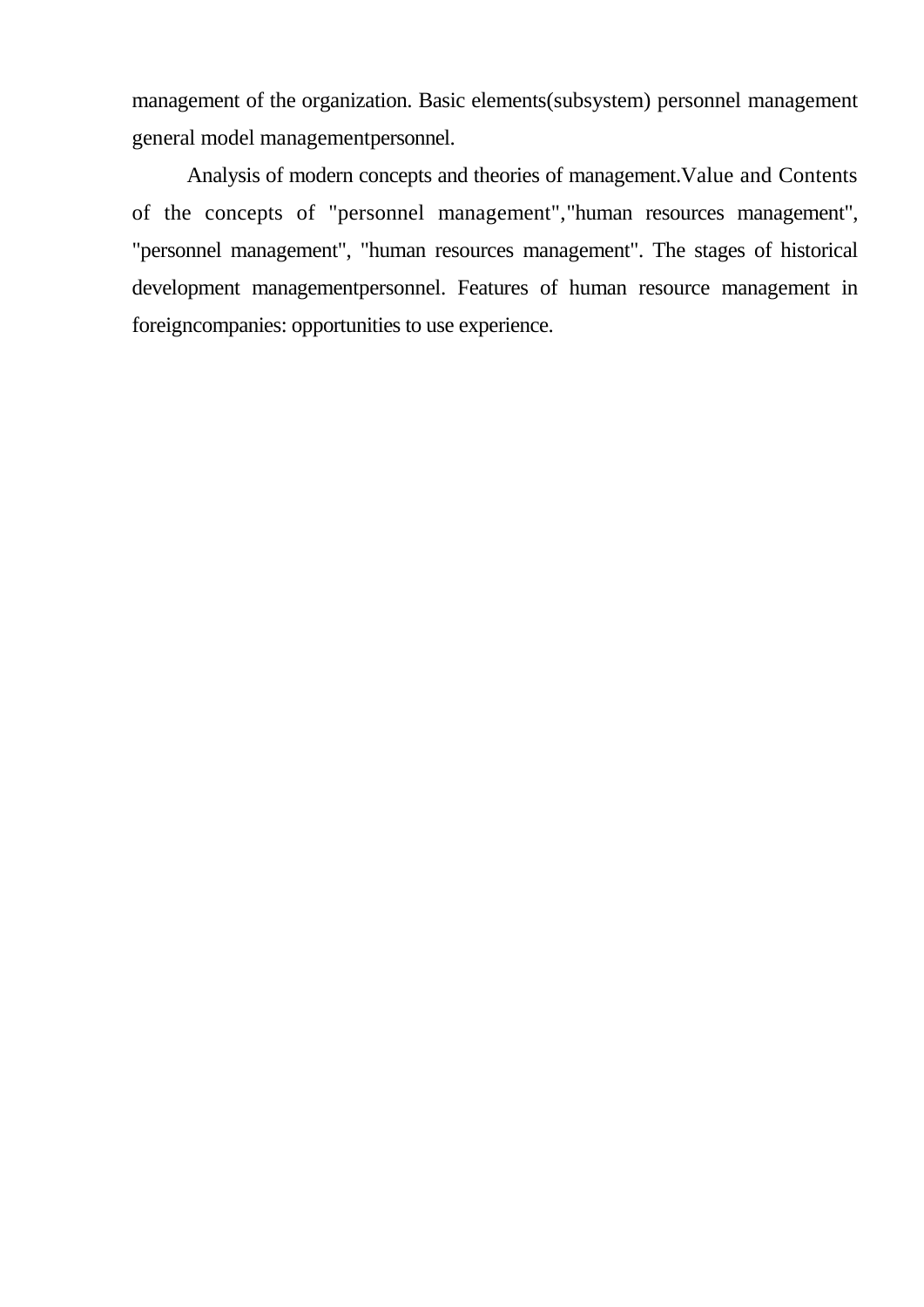## **Topic: "Human Resource Management as a social system"**

## **Plan**

1.Human Resource Management as a social system.

2. Typical personality traits associated with his/her behavior in an organization.

3. The concept of personality. Value orientations of employee. Classification of personnel by category and their characteristics.

4. The number and structure of the staff. Requirements for professional qualification of employees. Expertise and competence of the employee.

#### **References**

[1. BeliatskyiN.P.HumanResourceManagement](http://www.lib.nau.edu.ua/search/Details.aspx?id=153566&lang=uk-UA) (HRM): teaching aid.– Minsk: [FU Ainform,](http://www.lib.nau.edu.ua/search/Details.aspx?id=153566&lang=uk-UA) 2006.–320p.

2. [VynohradskyiM.D., VynohradskaA.M., Shkanova](http://www.lib.nau.edu.ua/search/Details.aspx?id=225980&lang=uk-UA) О.М. [OrganizationofManagerialLabor: teachingaid/](http://www.lib.nau.edu.ua/search/Details.aspx?id=225980&lang=uk-UA) MES; Kyiv Economic Institute of [Management –Kyiv:](http://www.lib.nau.edu.ua/search/Details.aspx?id=225980&lang=uk-UA) Kondor, 2010.– 413p.

3. [DobrozorovaO.V., OsadchukI.V. OrganizationofManagerialLabor:](http://www.lib.nau.edu.ua/search/Details.aspx?id=209775&lang=uk-UA)  [teaching aid/ MES. –](http://www.lib.nau.edu.ua/search/Details.aspx?id=209775&lang=uk-UA) Kyiv: Kondor, 2009.– 502p.

4. [KovalenkoM.A., Hruznov](http://www.lib.nau.edu.ua/search/Details.aspx?id=191882&lang=uk-UA) І.І., SukhomlynL.Ye. [ManagementofEnterpriseEmployees' LaborActivity:](http://www.lib.nau.edu.ua/search/Details.aspx?id=191882&lang=uk-UA) teachingaid/ MES. – [Kherson: Oldi-plus,](http://www.lib.nau.edu.ua/search/Details.aspx?id=191882&lang=uk-UA) 2006.–288p.

5. Krushelnytska О.V., MelnychukD.P. PersonnelManagement: teachingaid/ MES – 2<sup>nd</sup> ed., remastered and supplemented – Kyiv: Kondor, 2006.–308p.

#### **Contents**

Staff as subject and object management. Characteristics of the personnel of the organization. "Individual", "Personality". The classification signs of personnel by category. Workers and employees.

Types of social groups: activities for the duration of its existence.

Structure of personnel: personnel, organizational, social, role playing.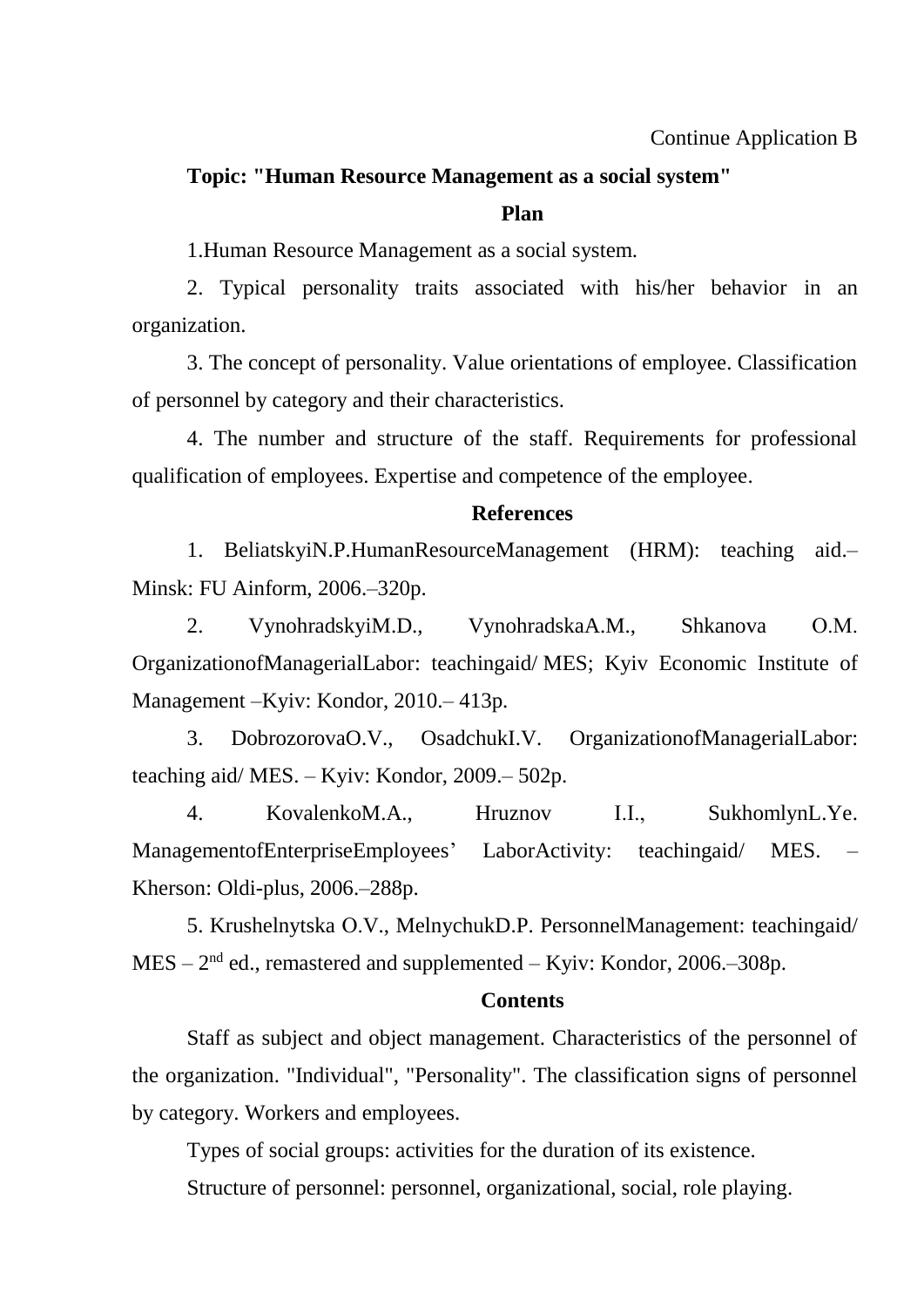Social structure of personnel: by age, gender, experience, level of education. Number of staff: regulatory, staffing, the actual composition of the staff. Categories of workers as part of listed number.

Requirements for professional qualification level of employees. The concept of position, occupation, qualification.

Competence of the employee. Types of competencies. Professional competence and professional suitability.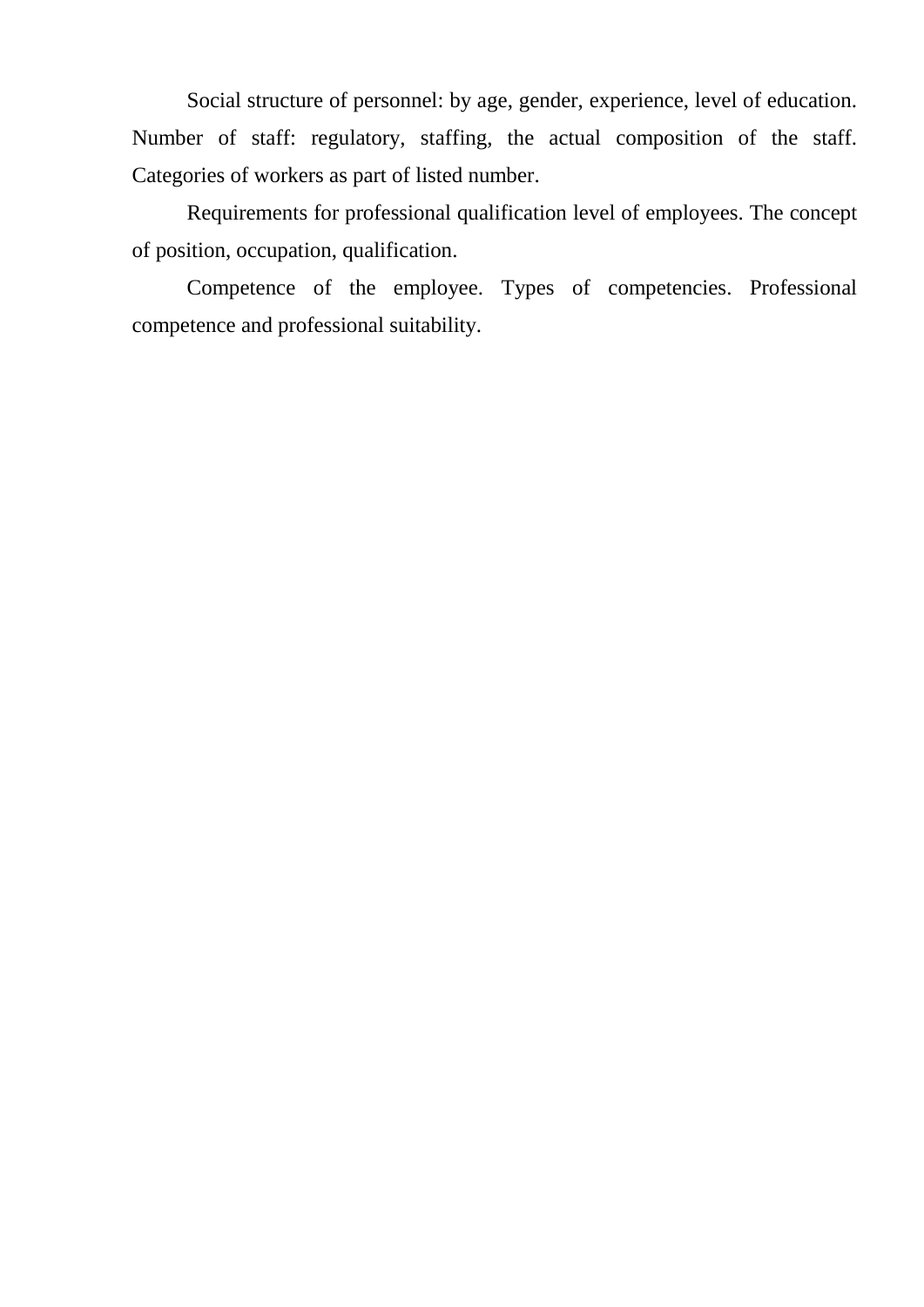## **Topic: HR Policy and HR Strategy of organization. PLAN**

1. HR policy and HR strategy of organization. The concept and importance of personnel policy in the organization.

2. Classification of types of personnel policy by the main features.

3. The content of personnel policies at different stages of life cycle of the organization. The essence of strategy of human resource management.

4. Main types of HR strategy. Interconnection of the development strategy of organization, HR strategy and HR policy.

## **References**

1.BalabanovaL.V. Personnel Management: teaching aid / L.V.Balabanova, O.V.Sardak. -К.: PH «Professional», 2006.

2. ZhukovskaV.M. Personnel Management.Workshop :teachingaid / V.M.Zhukovska, Yi.P.Mykolaichuk. - К.: KyivNational University of Trade and Economics, 2008. - 293 p.

3. MyhaylovaL.I. PersonnelManagement:teaching aid / MES.– Kyiv: Centre of educational literature, 2007.– 248p.

## **Contents**

The team as a social group. The principles of the formation of the team. Stages of the development team. Signs of the team: the unity of purpose, its destitution, organizational and territorial unity. Man as a person with needs, motives, values, relations.

Formal and informal group. Taking into account the social structure in the formation of the team. The role of the Manager of the personnel in the formation team. The specificity of women's groups. Leadership as a Manager in the management of human resources

Corporate culture in the system of personnel management. The formation of corporate culture: values and traditions.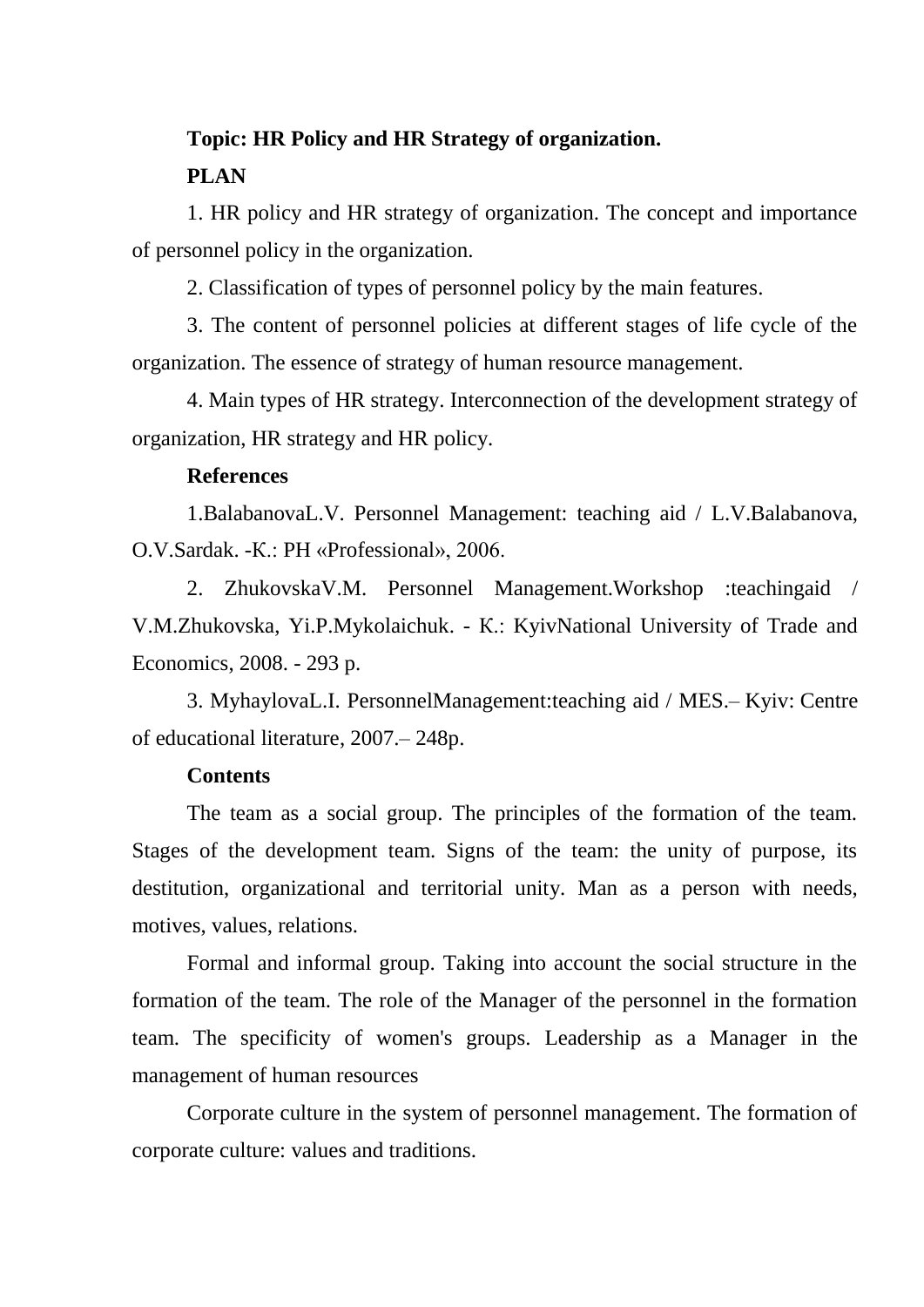## **Topic: Organization and functions of HR.**

#### **Plan**

1. Organization and functions of HR. Purpose and role of HR in modern organizations.

2. The main functions and responsibilities of personnel department.

3. Roles and functions of HR manager in the organization of personnel department.

#### **References**

[1. BelyatskyiN.P.HumanResourceManagement](http://www.lib.nau.edu.ua/search/Details.aspx?id=153566&lang=uk-UA) (HRM): teaching aid.– Minsk: FUAinform, [2006.–320p.](http://www.lib.nau.edu.ua/search/Details.aspx?id=153566&lang=uk-UA)

2. [VynohradskyiM.D., Vynohradska](http://www.lib.nau.edu.ua/search/Details.aspx?id=225980&lang=uk-UA) А.М., Shkanova О.М. [OrganizationofManagerialLabor: teachingaid/](http://www.lib.nau.edu.ua/search/Details.aspx?id=225980&lang=uk-UA) MES; Kyiv Economic Institute of [Management.](http://www.lib.nau.edu.ua/search/Details.aspx?id=225980&lang=uk-UA) –Kyiv: Kondor, 2010.– 413p.

3. Dobrozorova О.V., Osadchuk [І.V. OrganizationofManagerialLabor:](http://www.lib.nau.edu.ua/search/Details.aspx?id=209775&lang=uk-UA)  [teaching aid/](http://www.lib.nau.edu.ua/search/Details.aspx?id=209775&lang=uk-UA) MES. – Kyiv: Kondor, 2009.– 502p.

## **Contents**

The essence and the stage of the cohesion of the team. The features of human resource management on the stages of development. Groups of closely knit, dissected and disconnected. Factors that affect the cohesion of the team. The role of communication in management personnel.

Socio-psychological features of staff as object management. Psychological compatibility of employees in organizations. Requirements for qualities of employees and managers of modern organizations. Psychological personality traits, requirements for him as a leader.

The specificity of the process management in multinational organizations.

The essence and values of social development. Content, the stages of project development, approval and implementation of social development. The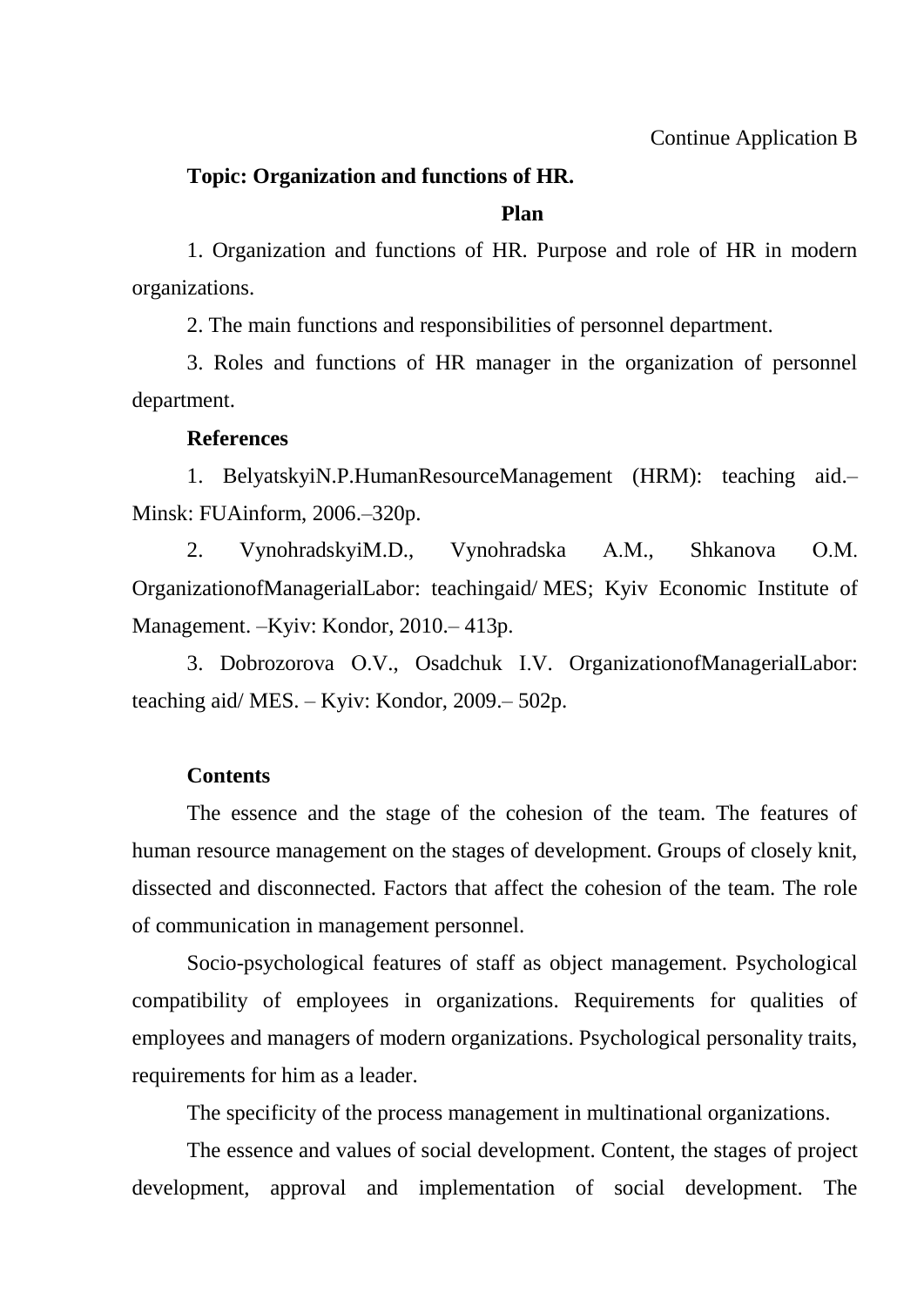documentary. Methods of gathering social media. Characteristic of the basic sections: improving working conditions, ensuring high living standards and enhance cultural and household conditions of employees, development of local government, etc. The functions and powers of the labour groups.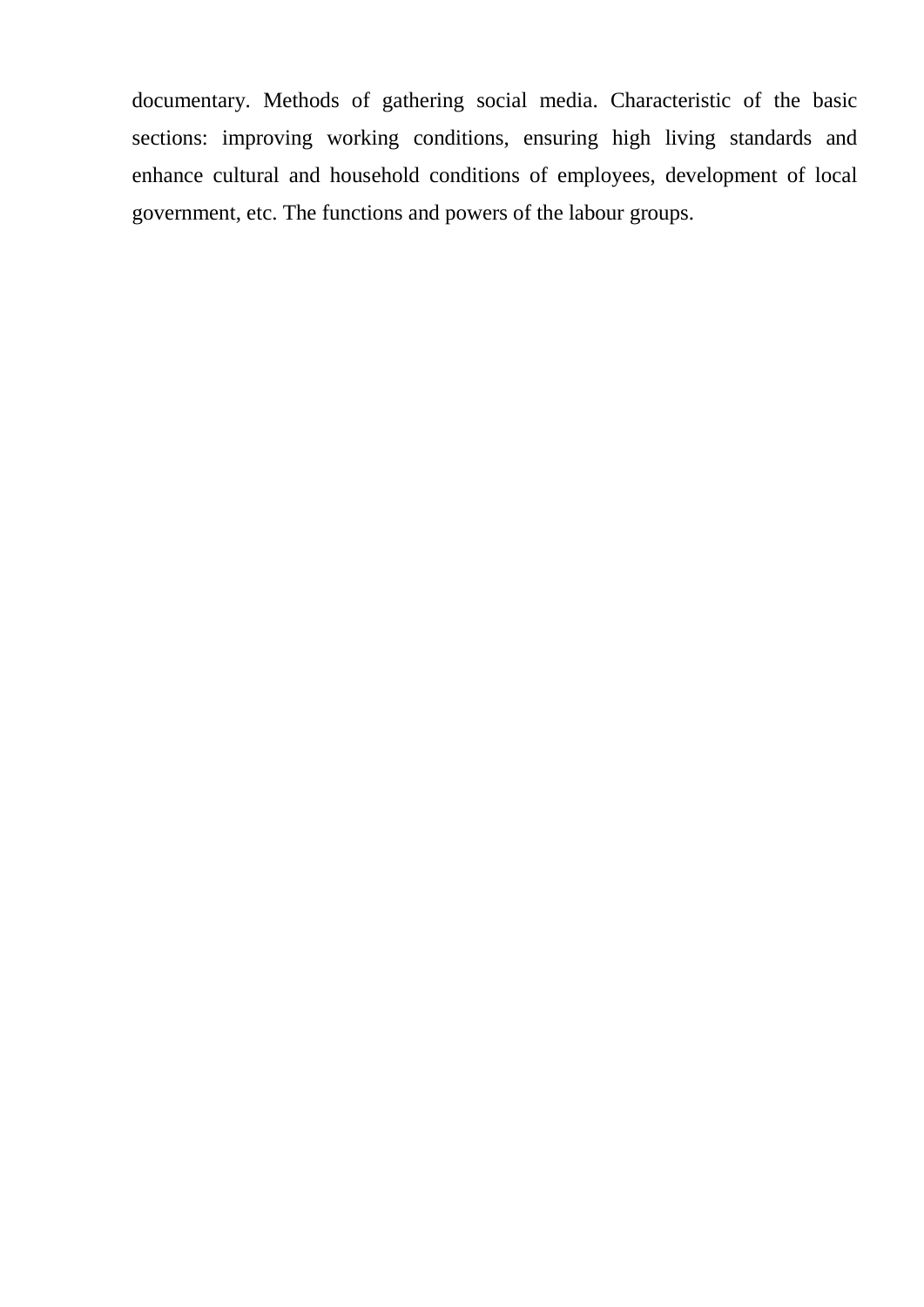Topic: Personnelplanninginorganizations.

## **Plan**

1. Personnel planning in organizations. Concept of workforce planning. Purpose and objectives of staff planning at the facility.

2. Types of planning.

3. The concept of personnel marketing and its functions.

4. Methods for determining the staffing needs of the enterprise.

5. Characteristics of personnel planning methods. Planning staff by job categories.

#### **References**

[1.Belyatskyi N.P. Human Resource Management \(HRM\): teaching aid. –](http://www.lib.nau.edu.ua/search/Details.aspx?id=153566&lang=uk-UA) Minsk: FU Ainform, [2006.–320p.](http://www.lib.nau.edu.ua/search/Details.aspx?id=153566&lang=uk-UA) 

2. [VynohradskyiM.D., Vynohradska](http://www.lib.nau.edu.ua/search/Details.aspx?id=225980&lang=uk-UA) А.М., Shkanova О.М. [OrganizationofManagerialLabor: teachingaid/](http://www.lib.nau.edu.ua/search/Details.aspx?id=225980&lang=uk-UA) MES; Kyiv Economic Institute of [Management.](http://www.lib.nau.edu.ua/search/Details.aspx?id=225980&lang=uk-UA) –Kyiv: Kondor, 2010.– 413p.

3.Dobrozorova О.V., Osadchuk [І.V. OrganizationofManagerialLabor:](http://www.lib.nau.edu.ua/search/Details.aspx?id=209775&lang=uk-UA)  [teaching aid/](http://www.lib.nau.edu.ua/search/Details.aspx?id=209775&lang=uk-UA) MES. – Kyiv: Kondor, 2009.– 502p.

## **Contents**

Concepts and values of modern personnel policy organizations.The main structural components of the human resources policy factorsinfluence on the formation of personnel policy.

Strategy of personnel management relationship.The development strategy of the organization, strategy, personnel management and personnelpolicy. The content of personnel policy at different stages of the life cycle of the organization.

Development and implementation of personnel policy in the conceptualpersonnel documents. The legal framework for the implementation of modern human resourcespolicy (and controversy). Role of the state in the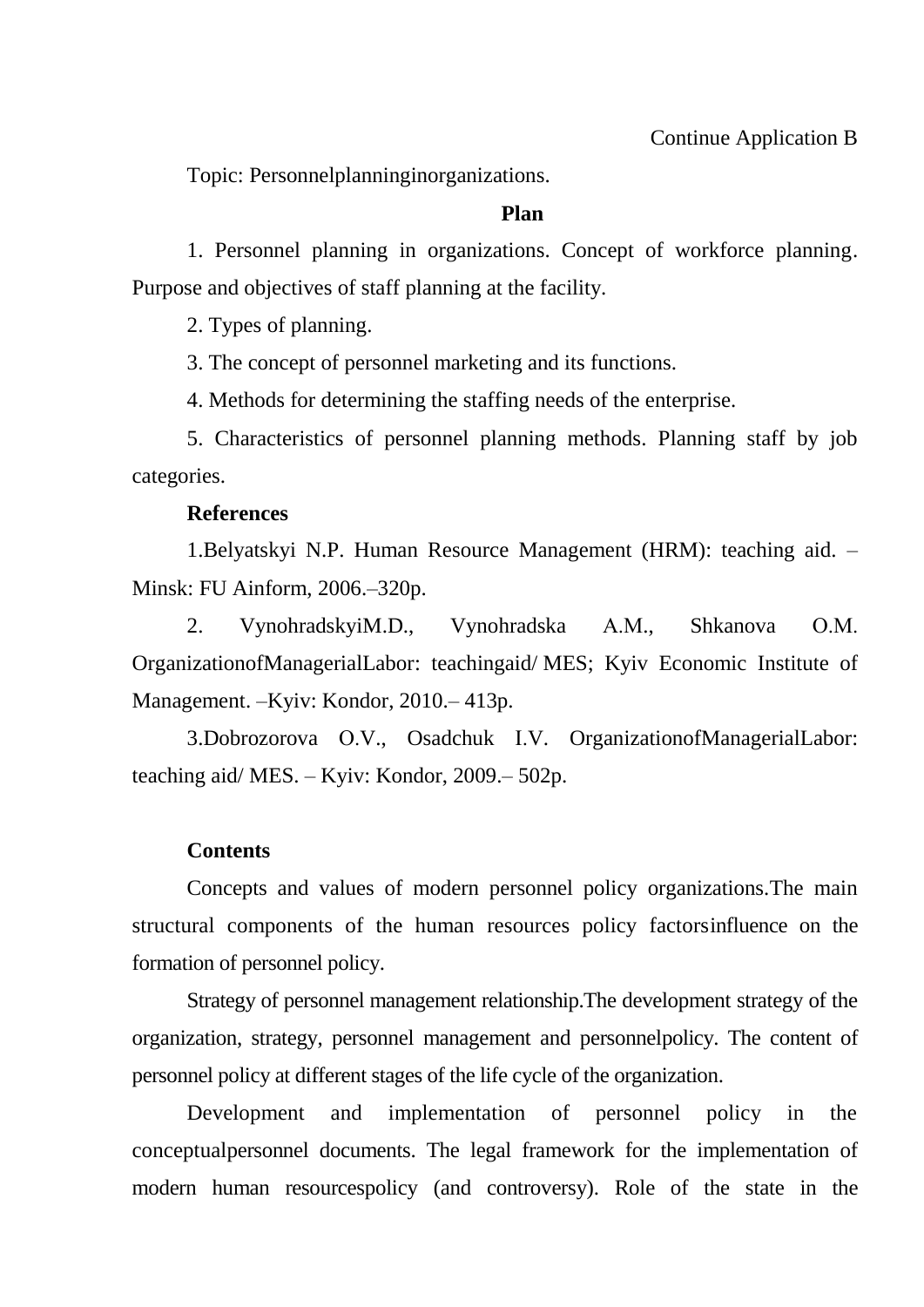implementation of the human resourcespolicy. The effect of style manuals for personnel policy.A discussion of the differences of the principles of personnel policy in the conditions of market system of management.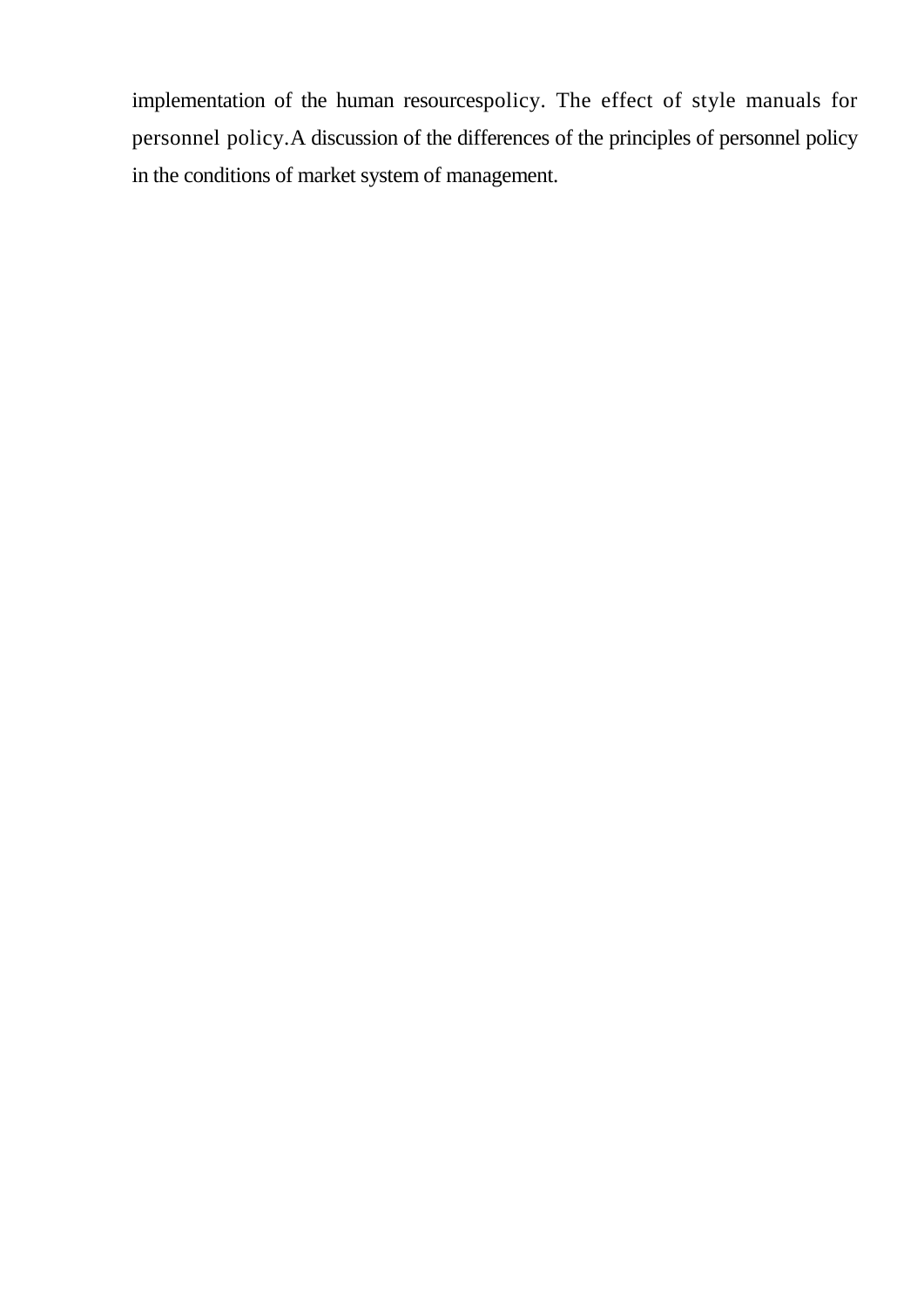## **Topic: Organizing the recruitment and selection of staff.**

#### **Plan**

1. Organizing recruitment and selection of staff.

2. Content of the process of recruitment and hiring of employees. Main sources of information about job vacancies.

3. Determination of vacancies. Formation of requirements for applicants.

#### **References**

1.BalabanovaL.V. Personnel Management: teaching aid / L.V.Balabanova, O.V.Sardak. -К.: PH «Professional», 2006.

2. ZhukovskaV.M. Personnel Management.Workshop :teachingaid / V.M.Zhukovska, Yi.P.Mykolaichuk. - К.: KyivNational University of Trade and Economics, 2008. - 293 p.

3.MykhailovaL.I. PersonnelManagement: teaching aid/MES.– Kyiv: Centre of educational literature, 2007.– 248p.

4. SavelievaV.S. Personnel Management: teaching aid/ V.S. Savelieva, YeskovO.L. - К. : PH «Professional», 2005. - 336 p.

5.KhmilF.I. Personnel Manaement: textbook/ F.I. Khmil. - К.: Academvydav, 2006. - 606 p.

#### **Contents**

Purpose and role of modern service personnel in the organization. Status, problems and development trends of personnel services.

Types of services. The main functions and responsibilitiespersonnel services. Status, organizational construction and principlesthe distribution of powers. Relationship of personnel services with other units of the organization. The reorganization of the work of the human resources Service Manager's role in dealing with personnel. The planning process work with the staff. Types and selection methods of main planning.activities and the role of the manager in managing the human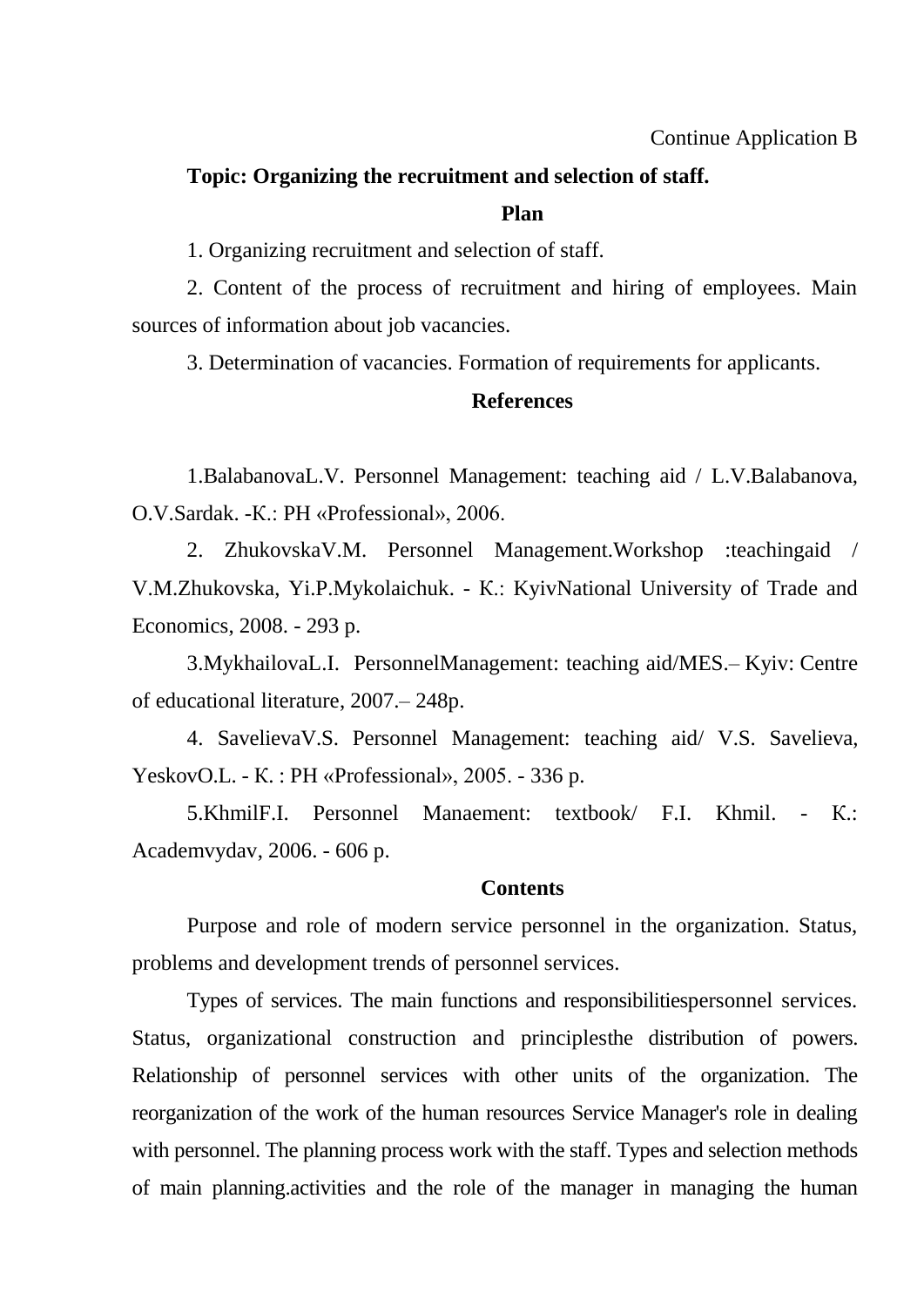resources of the organization.Requirements for business, professional and personal traits of the managerthe human resources service.

Informational support service staff. Automated programs from legal regulation of personnel management. Organization of accounting and reporting on staff working withdocuments for your personal structure. Measures to the protection and security of personnel information.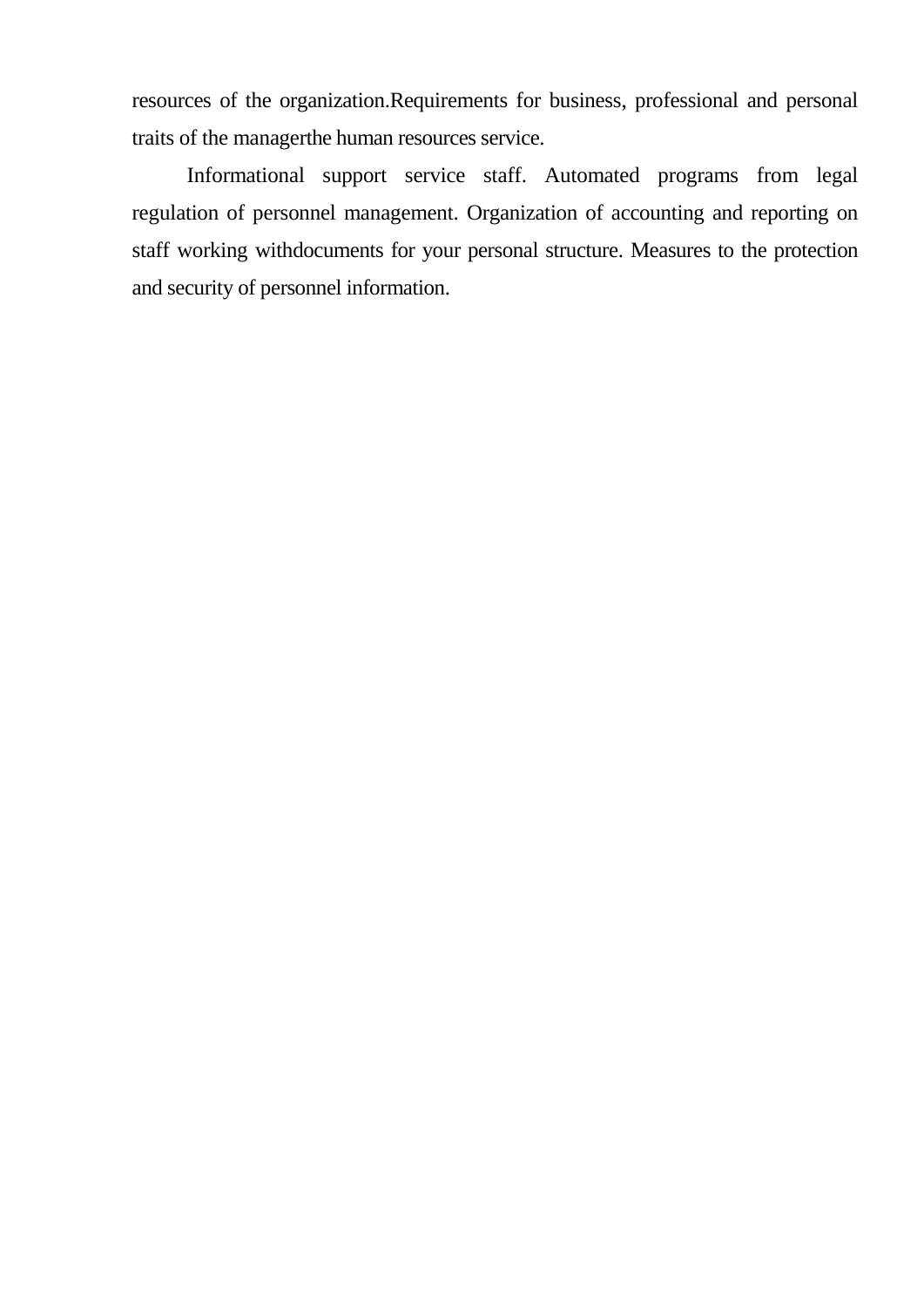## **Тема : Organizing the recruitment and selection of staff.**

#### **PLAN**

- 1. Involving staff. Role of recruitment agencies.
- 2. Orientation and models and methods of selecting employees. Criteria for selection of employees.
- 3. General procedures for hiring staff in organizations. Types of interviews.
- 4. Analysis and evaluation of individual differences of applicants, their comparison.

#### **References**

1. JukovskaV. M. Personnel management. Workshop : tutorial / V. M. Jukovska, I. P. Mykolaychuk. - К.: Kyiv. nat. trading-economical university 2008. - 293 p.

2. Mykhaylova L. I. Personnel management: tutorial / МОN.– Kyiv: The centre of educational literature, 2007.– 248p.

#### **Contents**

Recruitment.Main sources ofinformation about vacancies. The definition of vacancies. Formation of requirements for the candidates. Professiogramme: the employee modelandthe posts model. The qualification card and themap of competences.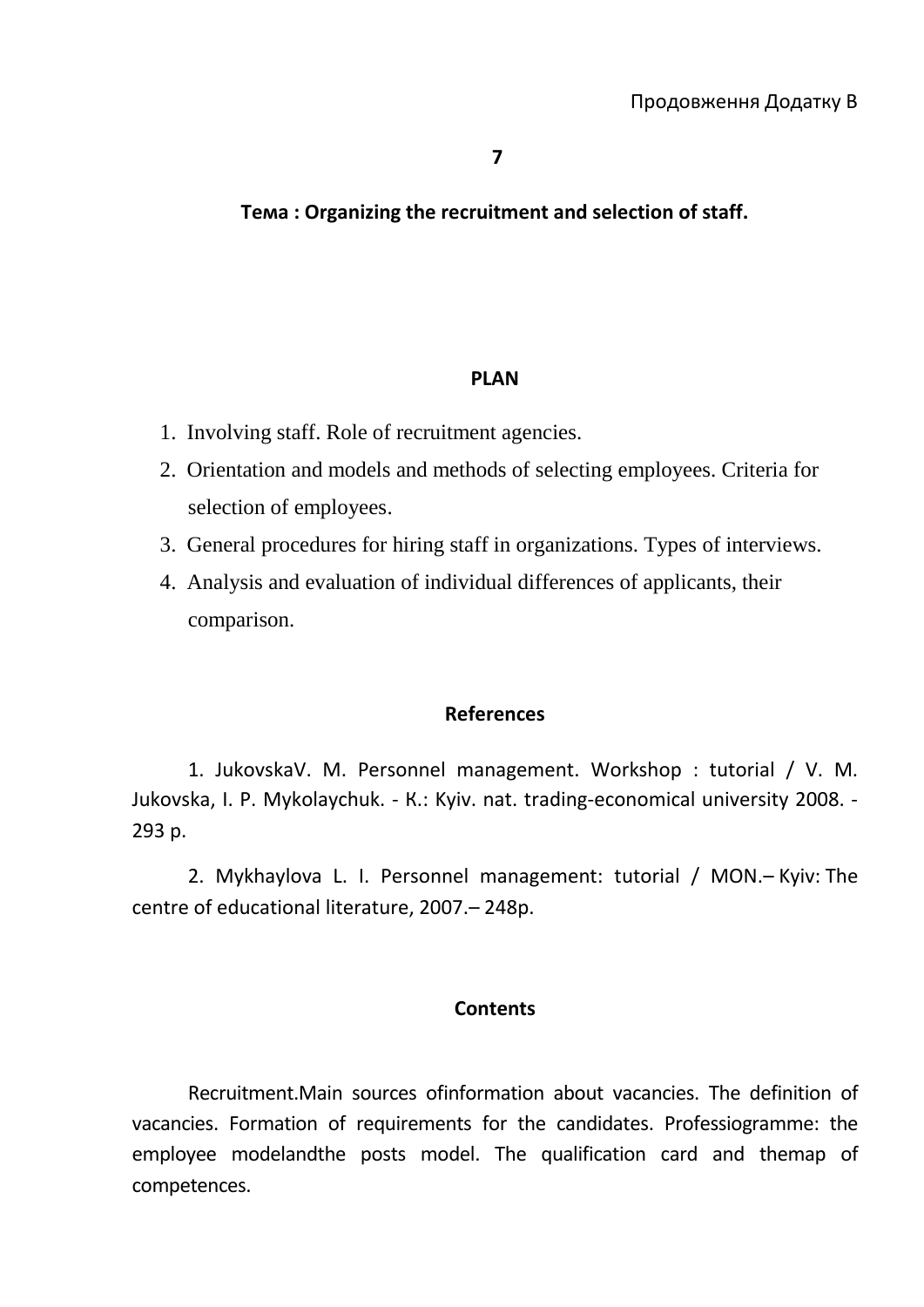The involvement of the personnel: creating a database of qualified candidates for selection. Description of the sources of attracting candidates. The role of recruitment agencies. Staff leasing.

Professional orientation and vocational work. Methods and forms of career guidance. Career guidance: the essence and the task, organization of work. Methods of management ofcareer guidancefor employees. Foreign experience.

Models and methods of selection of employees. Criteriasof selection of employees. General recruitment procedures in organizations.

Professional staff selection. Stages of selection of the personnel. The primary selection. The technique of holding a telephone conversation about employment. Questioning. Rules for conducting interviews with representatives of various management levels of the organization. Types of job interviews. Information about the candidate. Interview with the headmaster. Analysis and assessment of individual differences candidates, their comparison. Test. A hiring decision.

Labor adaptation: primary and secondary. The entry and an integration. A leadership and educational role of the supervisor and the manager of staff. Instruction.Mentoring. The speed of employment adjustment and the factors that predetermine it.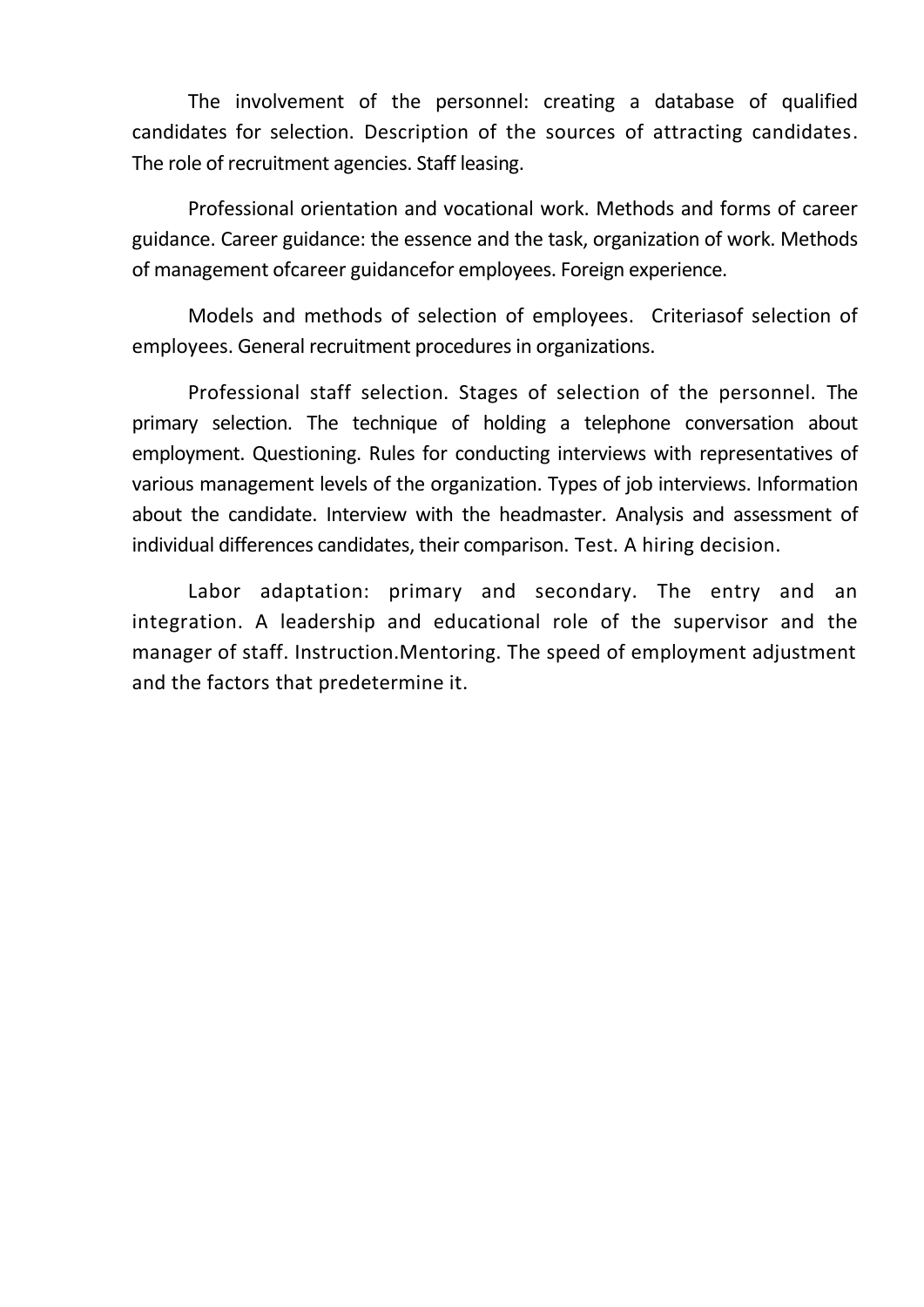**8**

**Тема :Organizing the recruitment and selection of staff.**

#### **PLAN**

- 1. Working adaptation and its types.
- 2. Employment rate adaptation and factors that contribute.
- 3. Steering and educational role of the manager and HR manager.

## **References**

1. Mykhaylova L. I. Personnel management: tutorial / МОN.– Kyiv: The centre of educational literature, 2007.– 248p.

## **Contents**

The concept of workforce planning. The purpose and the task of planning staff. The essence of strategic planning of human resources. Factors that affect on the determination of staffing requirements.

Planning the number of staff by categories: basic and additional needs of the staff.

The content of the concepts of job, position, profession, specialty.An analysis of internal and external sources of the future needs of the staff. Forecasting of the qualitative and quantitative needs of the staff. The major competencies of the staff.

Features of the foreign experience planning needs of the staff.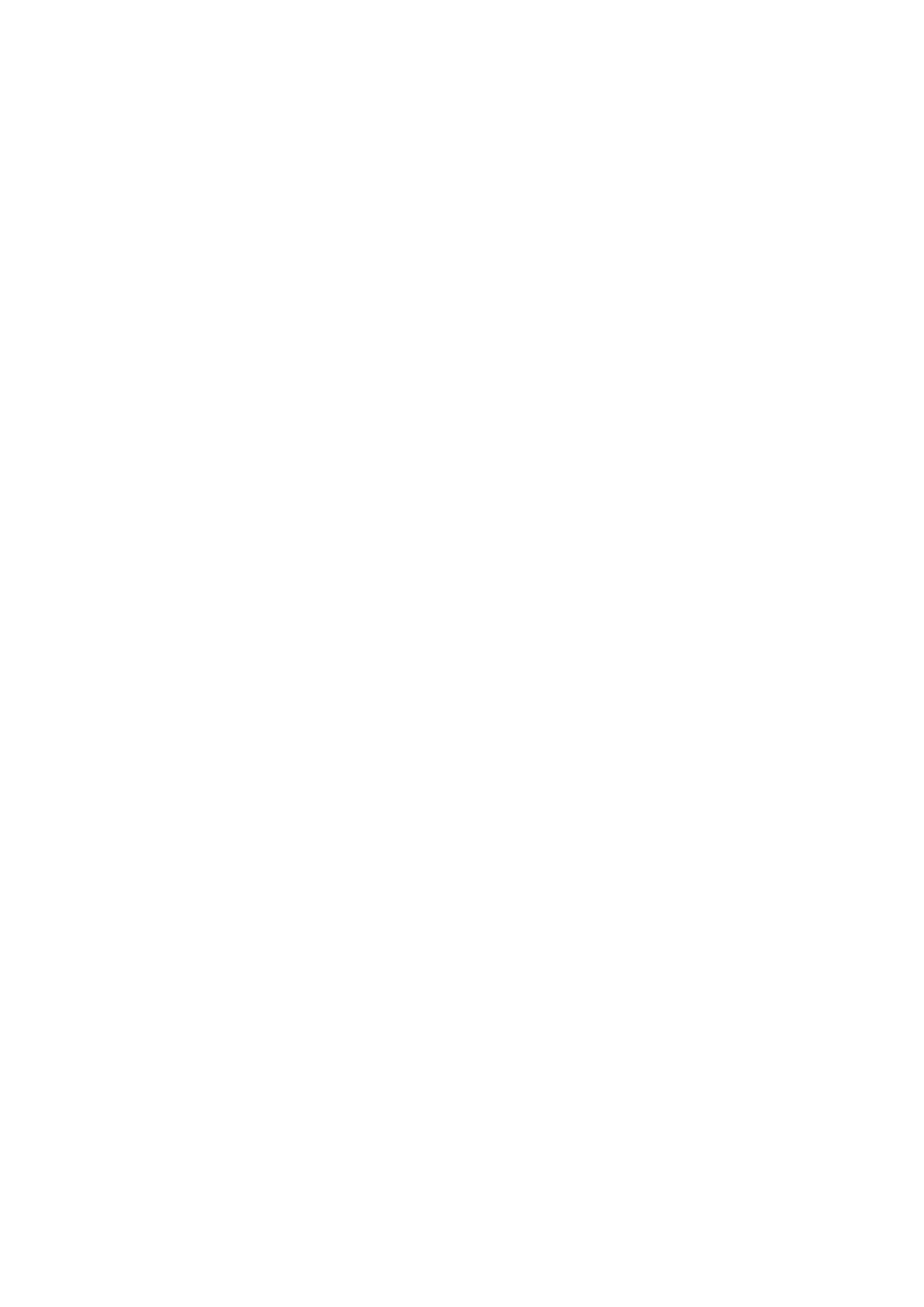# **Module № 2 "Formation of collective and management of personnel development"**

**1**

## **Тема :Formation of collective organization**

## **PLAN**

- 1. Formation of collective of organization. Team as a social group.
- 2. Signs of the team. Features of team and its variants in the organization. R
- 3. ole of a manager and HR manager in the formation of team. Signs of the team.
- 4. Principles and process steps in the creation of the team. Formal and informal structure of the workforce.

## **References**

[1. BelatskyyN. P.Humanresourcemanagement](http://www.lib.nau.edu.ua/search/Details.aspx?id=153566&lang=uk-UA) (HRM):textbook–Minsk: [FUAinform,](http://www.lib.nau.edu.ua/search/Details.aspx?id=153566&lang=uk-UA) 2006.–320p.

2. VynogradskyyM. D[., VynogradskaA. M., ShkanovaO. M.Thelabour](http://www.lib.nau.edu.ua/search/Details.aspx?id=225980&lang=uk-UA)  organizationofamanager: tutorial/ [MON; The economic institute of management](http://www.lib.nau.edu.ua/search/Details.aspx?id=225980&lang=uk-UA) of Kyiv. – Kyiv: [Kondor,](http://www.lib.nau.edu.ua/search/Details.aspx?id=225980&lang=uk-UA) 2010.– 413p.

3. DobrozorovaO. V[., OsadchukI. V.The labour organization of a manager:](http://www.lib.nau.edu.ua/search/Details.aspx?id=209775&lang=uk-UA)  [tutorial/](http://www.lib.nau.edu.ua/search/Details.aspx?id=209775&lang=uk-UA) МОN. – Kyiv: Kondor, 2009.– 502p.

## **Contents**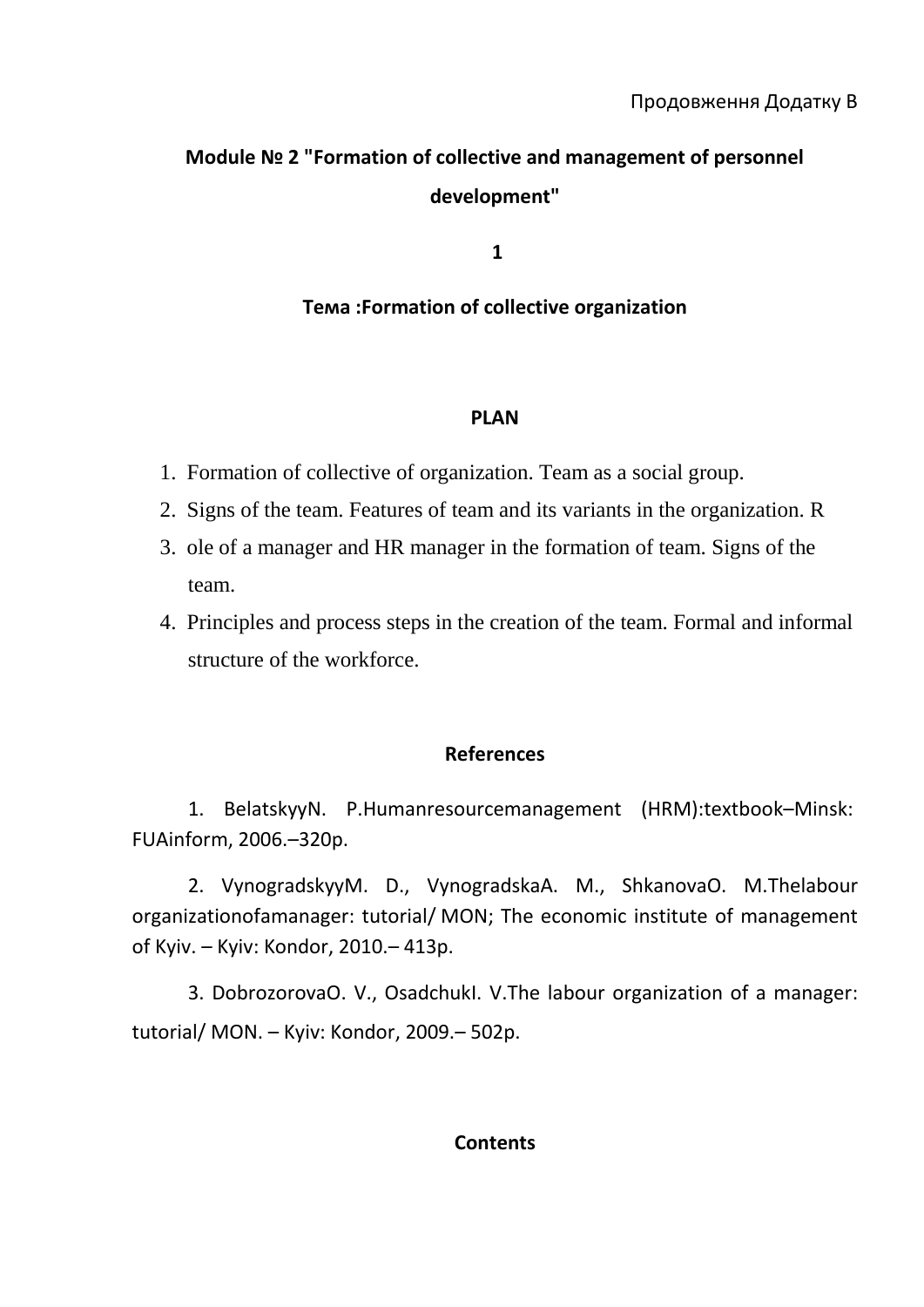Collective as a social group. Principles of formation of a collective. Stages ofdevelopment of acollective. Signs of a collective: unity of purpose, conditional isolation, organizational and territorial unity. A human as a person with needs, motives, values, relationships.

Formal and informal groups. Taking into account the social structure of staff in the formation of a collective. The role of the HR Manager in the formation of a collective. Specifics of women's collectives. Leadership qualities of the supervisor in personnel management.

Corporate culture in the system of personnel management. The formation of corporate culture: the values and traditions of a collective.

Comparative characteristics of different methods of evaluating the performance of staff.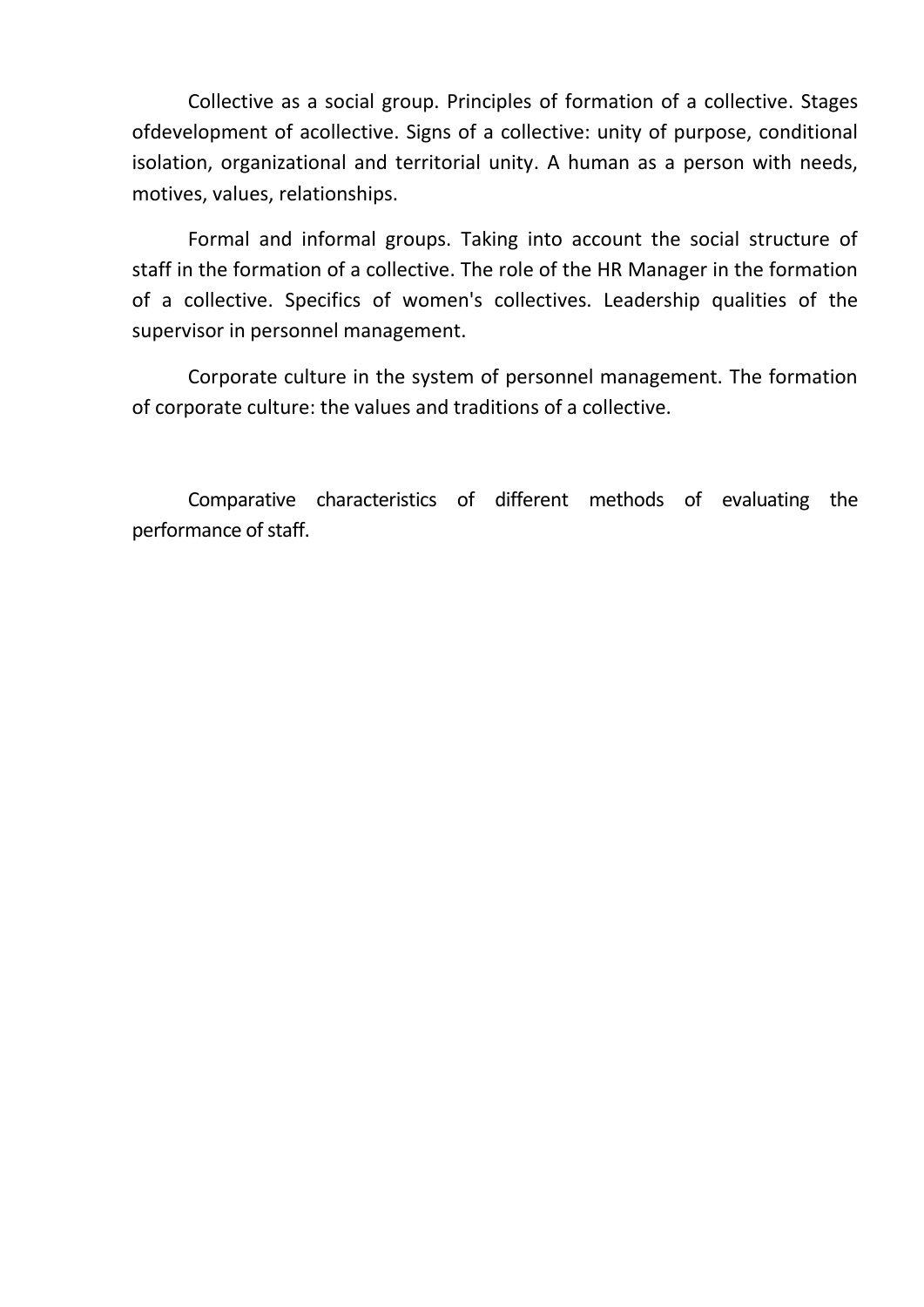Тема : Solidarity and social development team.

#### **PLAN**

- 1. Solidarity and social development of team.
- 2. Team cohesion: nature and stage. Teams united, fragmented and disconnected.
- 3. Factors affecting the cohesion of the team. Team and collective: similar and different.

### **References**

[1. Belatskyy N. P. Human resource management \(HRM\): textbook](http://www.lib.nau.edu.ua/search/Details.aspx?id=153566&lang=uk-UA)– Minsk: [FU Ainform,](http://www.lib.nau.edu.ua/search/Details.aspx?id=153566&lang=uk-UA) 2006.–320p.

2.DobrozorovaO. V[., OsadchukI. V.The labour organization of a manager:](http://www.lib.nau.edu.ua/search/Details.aspx?id=209775&lang=uk-UA)  [tutorial/](http://www.lib.nau.edu.ua/search/Details.aspx?id=209775&lang=uk-UA) МОN. – Kyiv: Kondor, 2009.– 502p.

#### **Contents**

Social partners in an organization: the employer and employees. he interests of the employer and employees: the commonality and difference, the probability of occurrence and exacerbation of conflict.

Social partnership as a way of balancinginterests of employer and employees.

Public organization. Role of the trade union organization in the representation of interests of employees..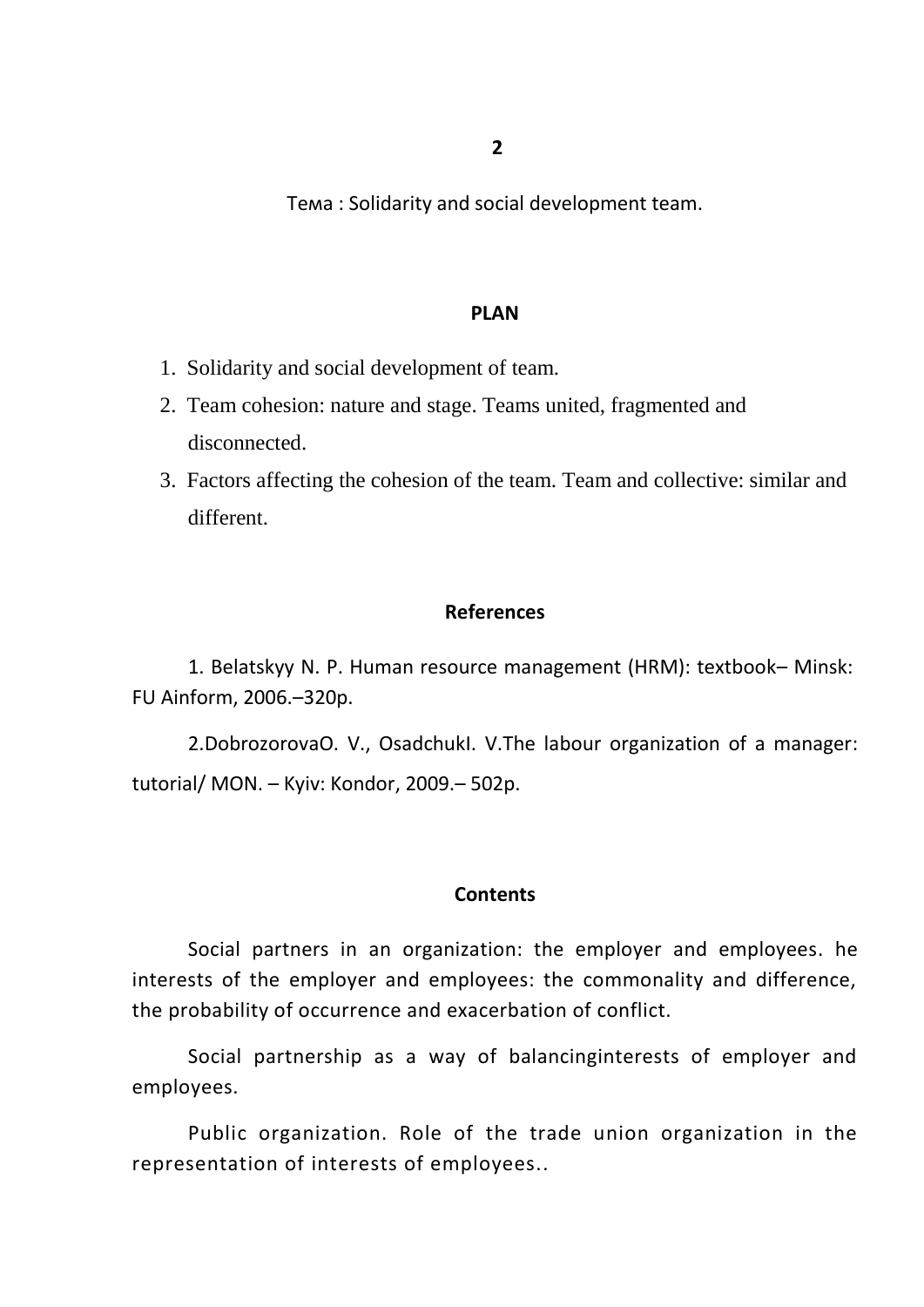Collective agreement as the main way of strengthening social partnership. The partiesof the collective agreement. The content of the collective agreement. Collective negotiations, conclusion and registration of the agreement. The period of validity of the collective agreement and monitoring its implementation. Social responsibility of the manager to the society, the collective and the individual employee.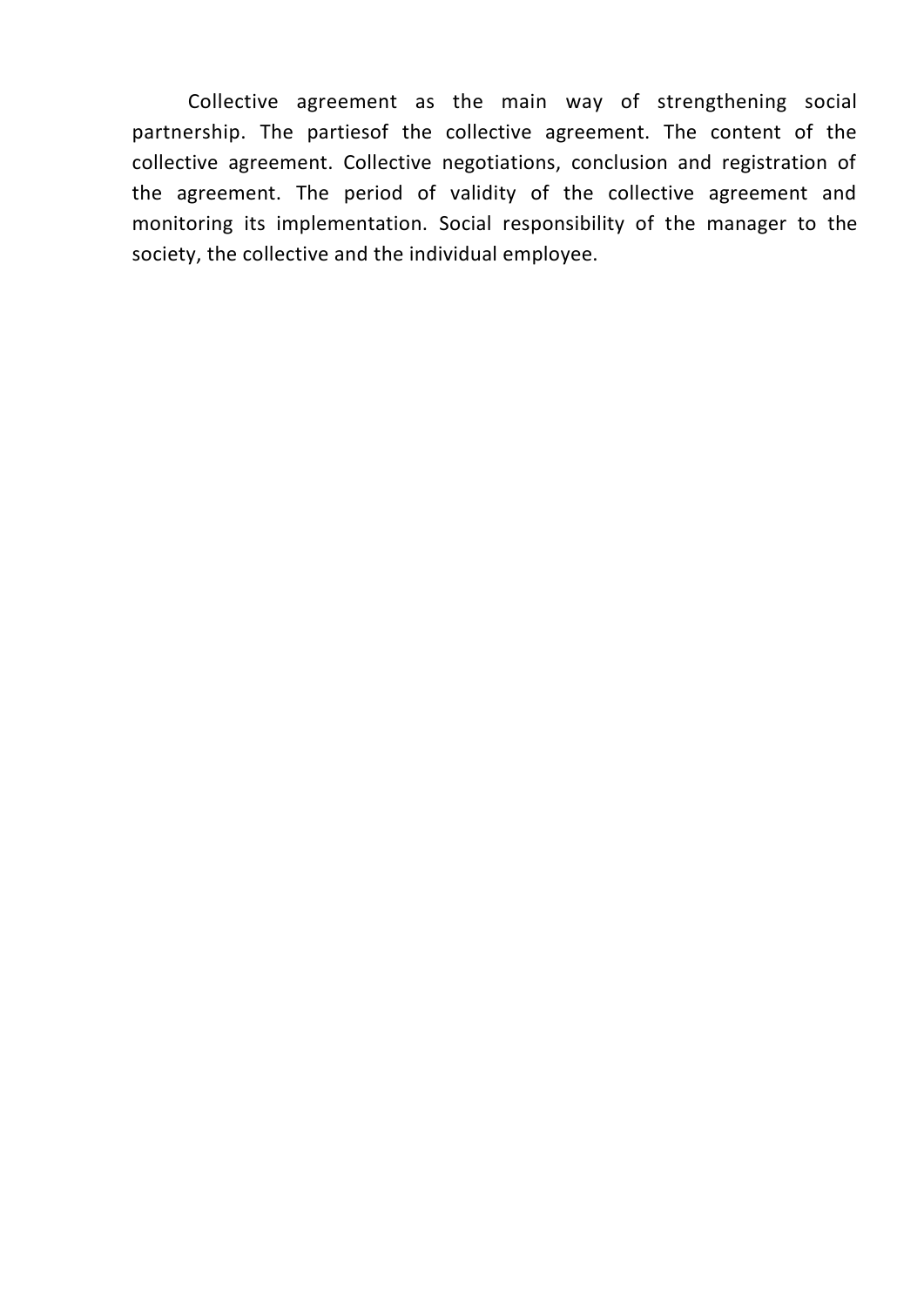#### **Тема : Evaluation of staff in the organization.**

#### **PLAN**

- 1. Social and psychological characteristics of the team as an object control.
- 2. Psychological compatibility of team members and factors causing it.
- 3. Social role of the individual. Essence and importance of the social group

#### **References**

[1.Belatskyy N. P. Human resource management \(HRM\): textbook](http://www.lib.nau.edu.ua/search/Details.aspx?id=153566&lang=uk-UA)– Minsk: [FU Ainform,](http://www.lib.nau.edu.ua/search/Details.aspx?id=153566&lang=uk-UA) 2006.–320p.2. VynogradskyyM. D[., VynogradskaA. M., ShkanovaO.](http://www.lib.nau.edu.ua/search/Details.aspx?id=225980&lang=uk-UA)  [M.Thelabour organizationofamanager: tutorial/](http://www.lib.nau.edu.ua/search/Details.aspx?id=225980&lang=uk-UA) MON; The economic institute of [management](http://www.lib.nau.edu.ua/search/Details.aspx?id=225980&lang=uk-UA) of Kyiv. – Kyiv: Kondor, 2010.– 413p.

3. DobrozorovaO. V[., OsadchukI. V.The labour organization of a manager:](http://www.lib.nau.edu.ua/search/Details.aspx?id=209775&lang=uk-UA)  [tutorial/](http://www.lib.nau.edu.ua/search/Details.aspx?id=209775&lang=uk-UA) МОN. – Kyiv: Kondor, 2009.– 502p.

#### **Contents**

Professional development of staff. Identification and analysis of personnel needs, the Concept of the working career and promotion. Psychological analysis of the individual employee. Planning and managing service careers of employees.. Career models: vertical and horizontal. The factors that determine the direction and speed career. The creation of appropriate conditions for growth. Methods of social and moral impact on staff. Humanization of work, involvement in governance.

Training of the personnel. Investing into people and their effectiveness. Professional training, training and retraining. Postgraduate

**3**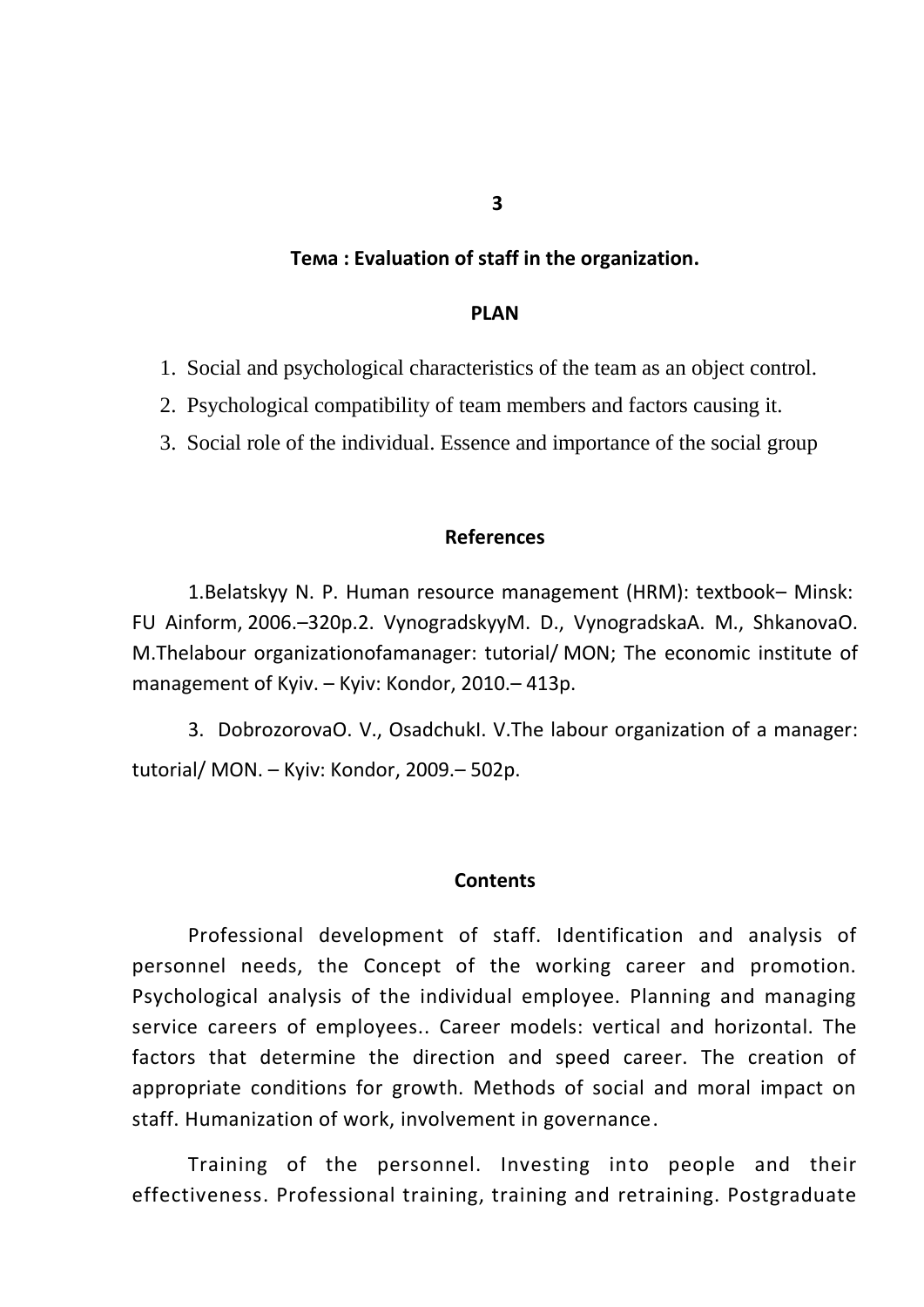and additional education. Internship. A multilevel analysis of the education system and prospects for professional growth in Ukraine.Selfeducation,self-development, self-improvement. Managing mobility. Needs analysis and evaluation of the plan for staff development..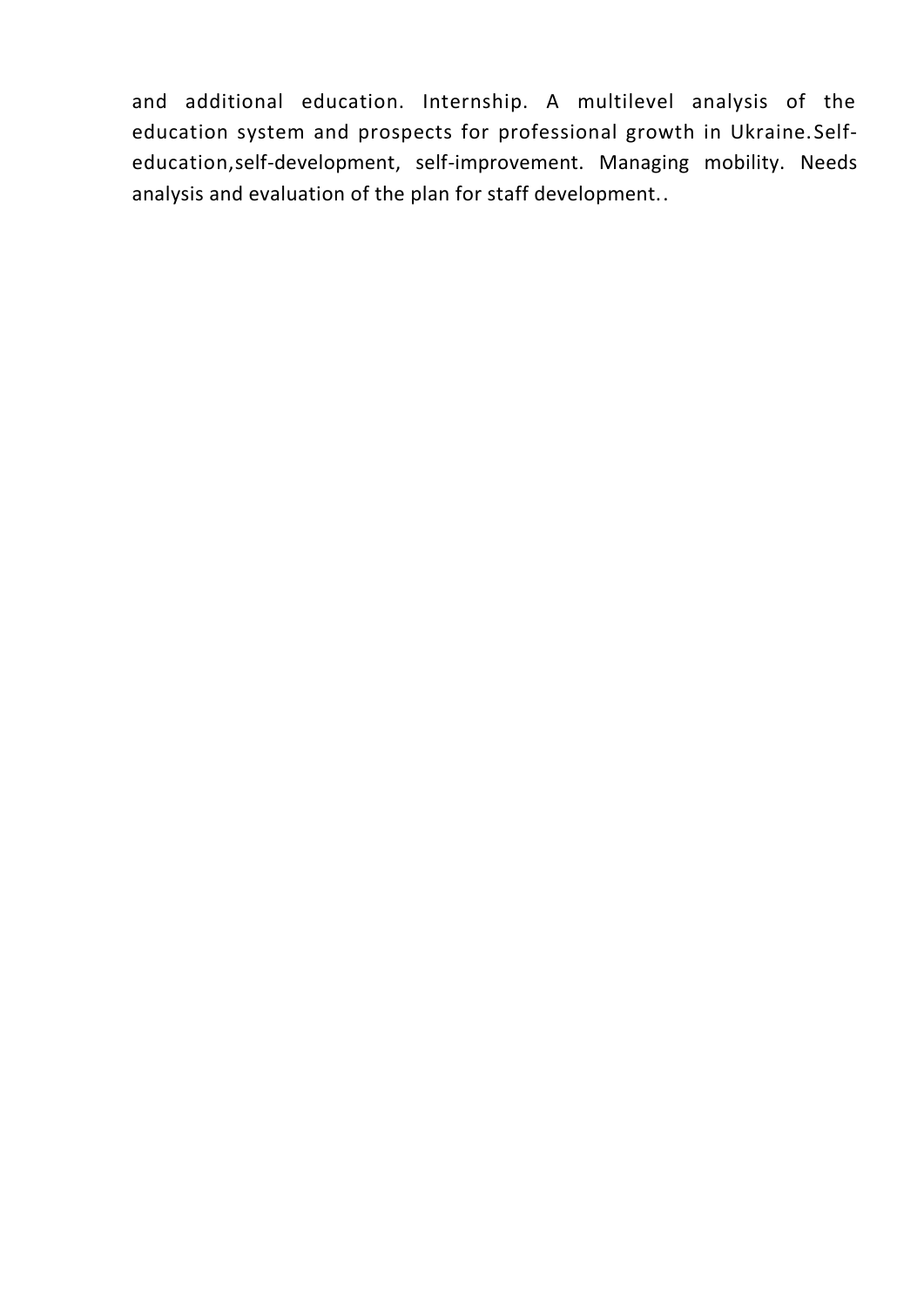**4**

**Тема : Managing development and movement of personnel.**

## **PLAN**

- 1. Evaluation of staff in the organization. Evaluation of staff in modern organizations.
- 2. Essence and types of personnel evaluation purposes. Criteria and methods for evaluating staff. Basic principles of effective business evaluation of staff. Methods for evaluating managers.
- 3. Criteria for evaluation and types of business leaders. Performance evaluation of different categories of managers.
- 4. The main criteria of evaluation of specialists. Staff attestation. Organization and procedure for certification of personnel. Using the results of personnel certification.

## **References**

[1. Belatskyy N. P. Human resource management \(HRM\): textbook](http://www.lib.nau.edu.ua/search/Details.aspx?id=153566&lang=uk-UA)– Minsk: [FU Ainform,](http://www.lib.nau.edu.ua/search/Details.aspx?id=153566&lang=uk-UA) 2006.–320p.

2. VynogradskyyM. D[., VynogradskaA. M., ShkanovaO. M.Thelabour](http://www.lib.nau.edu.ua/search/Details.aspx?id=225980&lang=uk-UA)  organizationofamanager: tutorial/ [MON; The economic institute of management](http://www.lib.nau.edu.ua/search/Details.aspx?id=225980&lang=uk-UA) of Kyiv. – Kyiv: [Kondor,](http://www.lib.nau.edu.ua/search/Details.aspx?id=225980&lang=uk-UA) 2010.– 413p.

3. DobrozorovaO. V[., OsadchukI. V.The labour organization of a manager:](http://www.lib.nau.edu.ua/search/Details.aspx?id=209775&lang=uk-UA)  [tutorial/](http://www.lib.nau.edu.ua/search/Details.aspx?id=209775&lang=uk-UA) МОN. – Kyiv: Kondor, 2009.– 502p.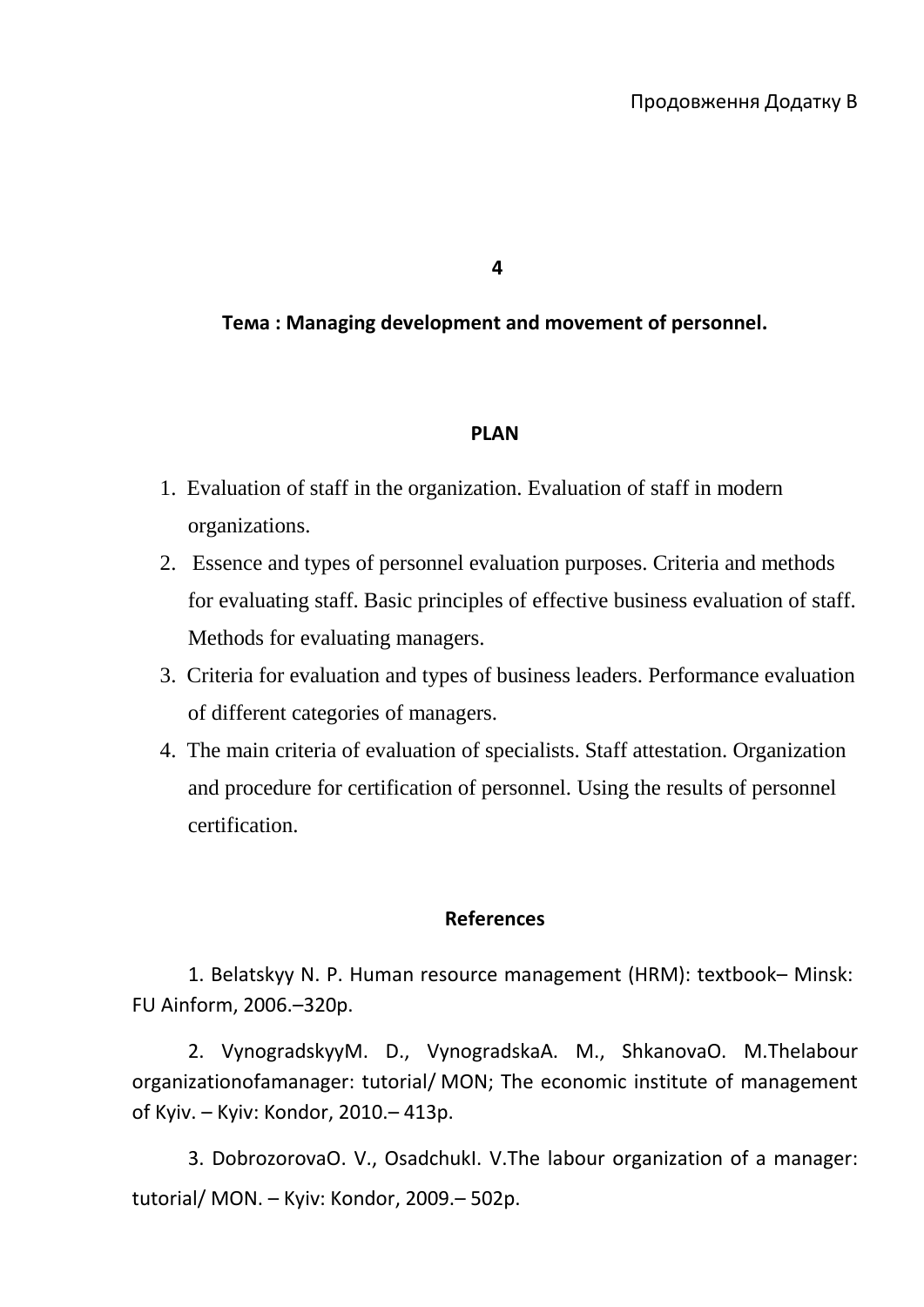#### **Contents**

An objective need for an assessment of the personnel in modern organizations.The essence and types of personnel evaluation. Criteria and methods of personnel evaluation. Information sources..

The assessment of quality of different categories of staff. Evaluation of individual contribution. Assessment of workers and employees: the qualifications, performance and employee morale, quality of work, compliance with safety regulations, etc.

Expert assessment: the level of skills, creativity, ingenuity, initiative, executive and labour discipline.

Assessment of managers: the level of skills, responsibility, risk-taking, organizational skills, management style, initiative, performance of subordinate employees.

Certification of personnel. Kinds of certifications. The purpose and content of the certification commission. The content of certification for different categories of staff. Organization of certification of personnel. Avoiding subjectivity, the holistic approach. Documentary support certification. Use the results of personnel evaluations.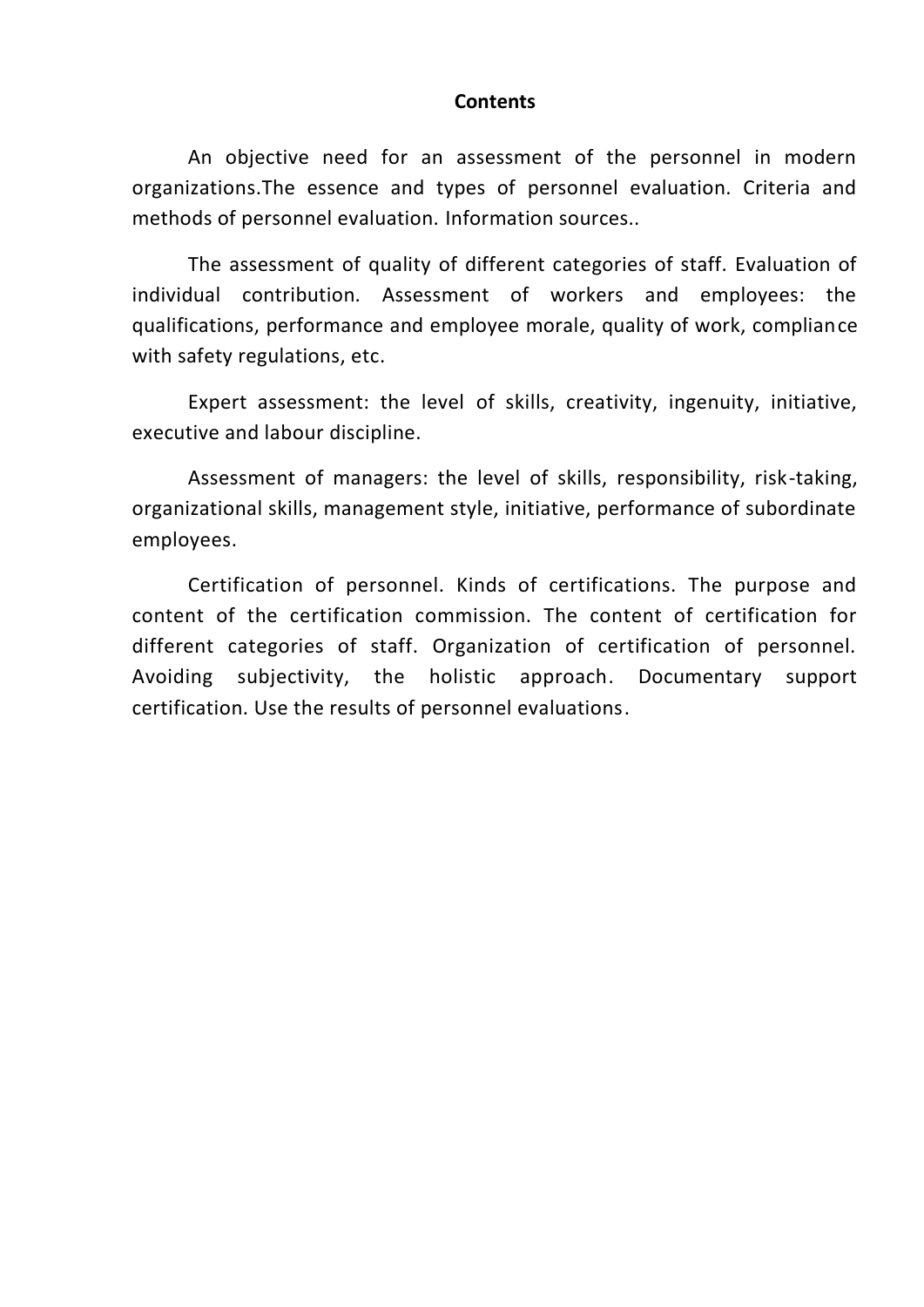**5**

## **Тема : Managing the release of staff.**

#### **PLAN**

- 1. Managing personnel development and movement. General and professional development.
- 2. Essence and tasks of professional development of staff. Identifying and analysis of needs of the staff.
- 3. Training. Program training. Concept of working careers and career growth. Models of career.
- 4. Management of mobility of personnel. Planning and preparation of personnel reserve.

#### **References**

1. VynogradskyyM. D[., VynogradskaA. M., ShkanovaO. M.Thelabour](http://www.lib.nau.edu.ua/search/Details.aspx?id=225980&lang=uk-UA)  organizationofamanager: tutorial/ [MON; The economic institute of management](http://www.lib.nau.edu.ua/search/Details.aspx?id=225980&lang=uk-UA) of Kyiv. – Kyiv: [Kondor,](http://www.lib.nau.edu.ua/search/Details.aspx?id=225980&lang=uk-UA) 2010.– 413p.

2. [DobrozorovaO. V., OsadchukI. V.The labour organization of a manager:](http://www.lib.nau.edu.ua/search/Details.aspx?id=209775&lang=uk-UA)  [tutorial/](http://www.lib.nau.edu.ua/search/Details.aspx?id=209775&lang=uk-UA) МОN. – Kyiv: Kondor, 2009.– 502p.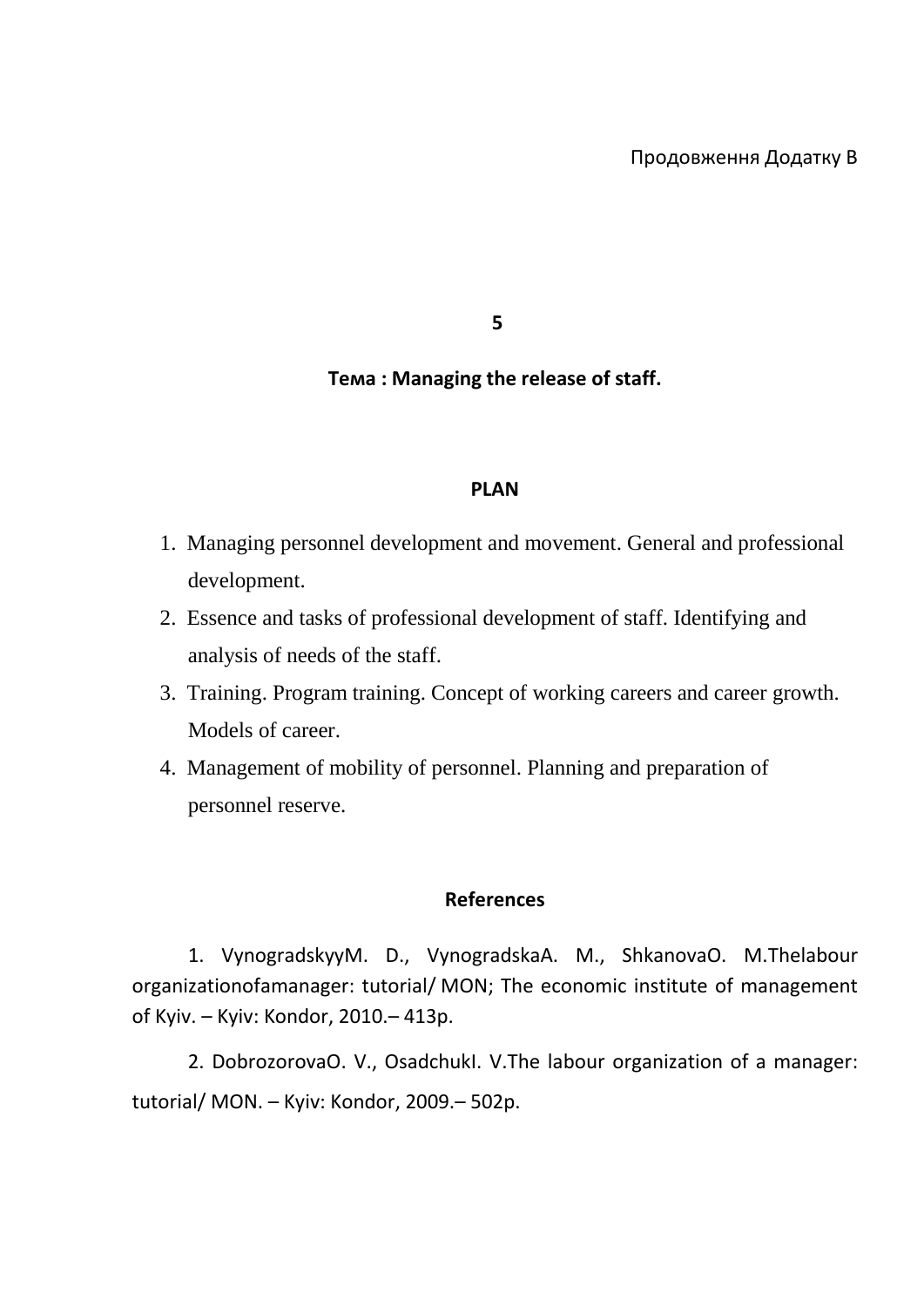## **Contents**

Rotation of personnel as a form of movement and increasing qualifications workers. Moving, relocation to another job, work.

Planning and preparation of the reserve. The formation of an internal reserve. Identifying employees with leadership potential. Features of preparation of a reserve of administrative shots. Successor. The doubler. The balance of staff positions.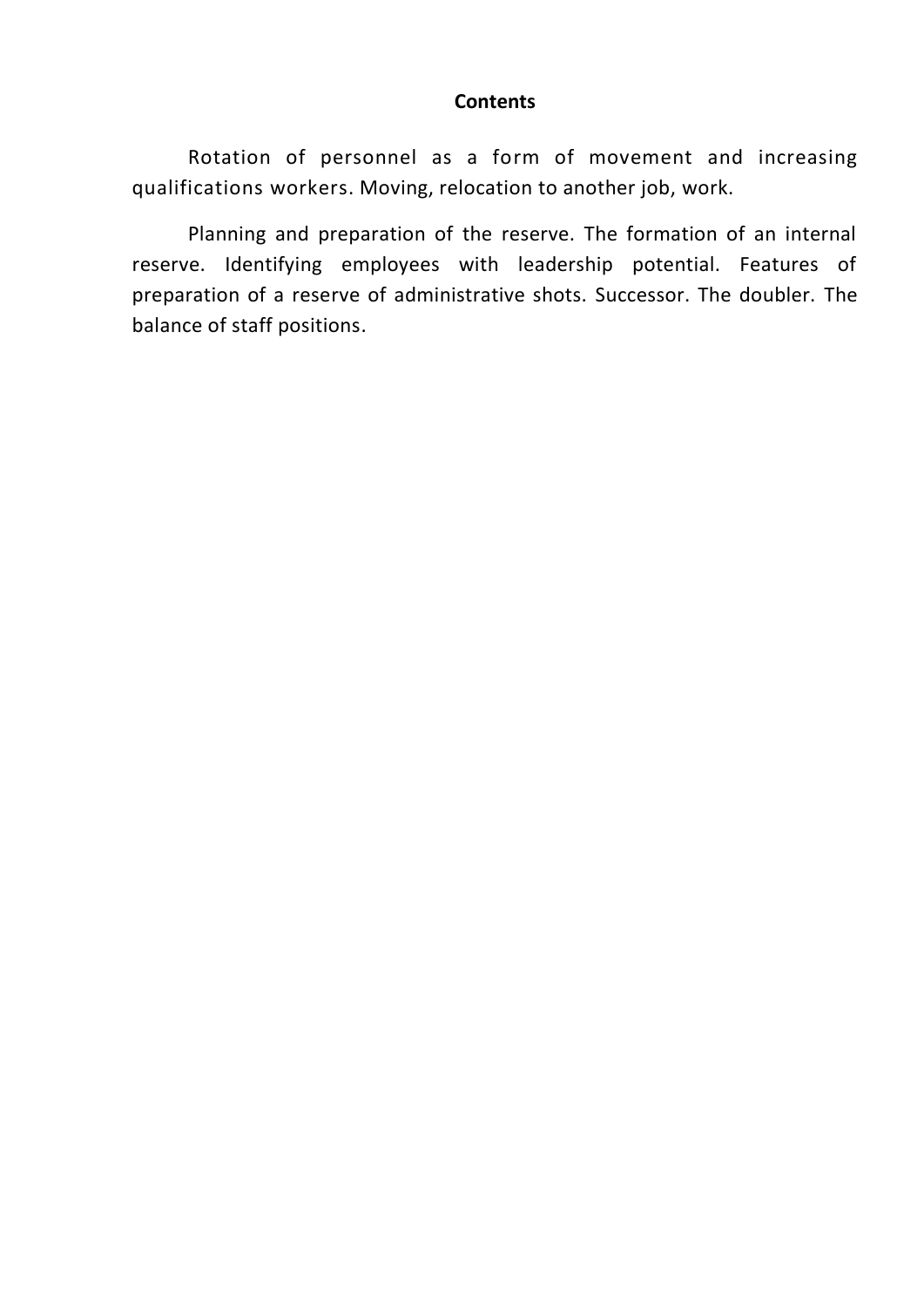## **Тема :Socialpartnershipintheorganization.**

#### **PLAN**

1.Social partnership in the organization. Social partnership as a means of reconciling the interests of employers and employees.

2.The mechanism of functioning of the system of social partnership.

3. Collective agreement as a means of strengthening social partnership. Regulation of industrial relations in the organization.

## **References**

[1. Belatskyy N. P. Human resource management \(HRM\): textbook](http://www.lib.nau.edu.ua/search/Details.aspx?id=153566&lang=uk-UA)– Minsk: [FU Ainform,](http://www.lib.nau.edu.ua/search/Details.aspx?id=153566&lang=uk-UA) 2006.–320p.

2. VynogradskyyM. D., [VynogradskaA. M., ShkanovaO. M.Thelabour](http://www.lib.nau.edu.ua/search/Details.aspx?id=225980&lang=uk-UA)  organizationofamanager: tutorial/ [MON; The economic institute of management](http://www.lib.nau.edu.ua/search/Details.aspx?id=225980&lang=uk-UA) of Kyiv. – Kyiv: [Kondor,](http://www.lib.nau.edu.ua/search/Details.aspx?id=225980&lang=uk-UA) 2010.– 413p.

3. DobrozorovaO. V[., OsadchukI. V.The labour organization of a manager:](http://www.lib.nau.edu.ua/search/Details.aspx?id=209775&lang=uk-UA)  [tutorial/](http://www.lib.nau.edu.ua/search/Details.aspx?id=209775&lang=uk-UA) МОN. – Kyiv: Kondor, 2009.– 502p.

## **Contents**

Social partners in an organization: the employer and employees. he interests of the employer and employees: the commonality and difference, the probability of occurrence and exacerbation of conflict.

Social partnership as a way of balancing interests of employer and employees.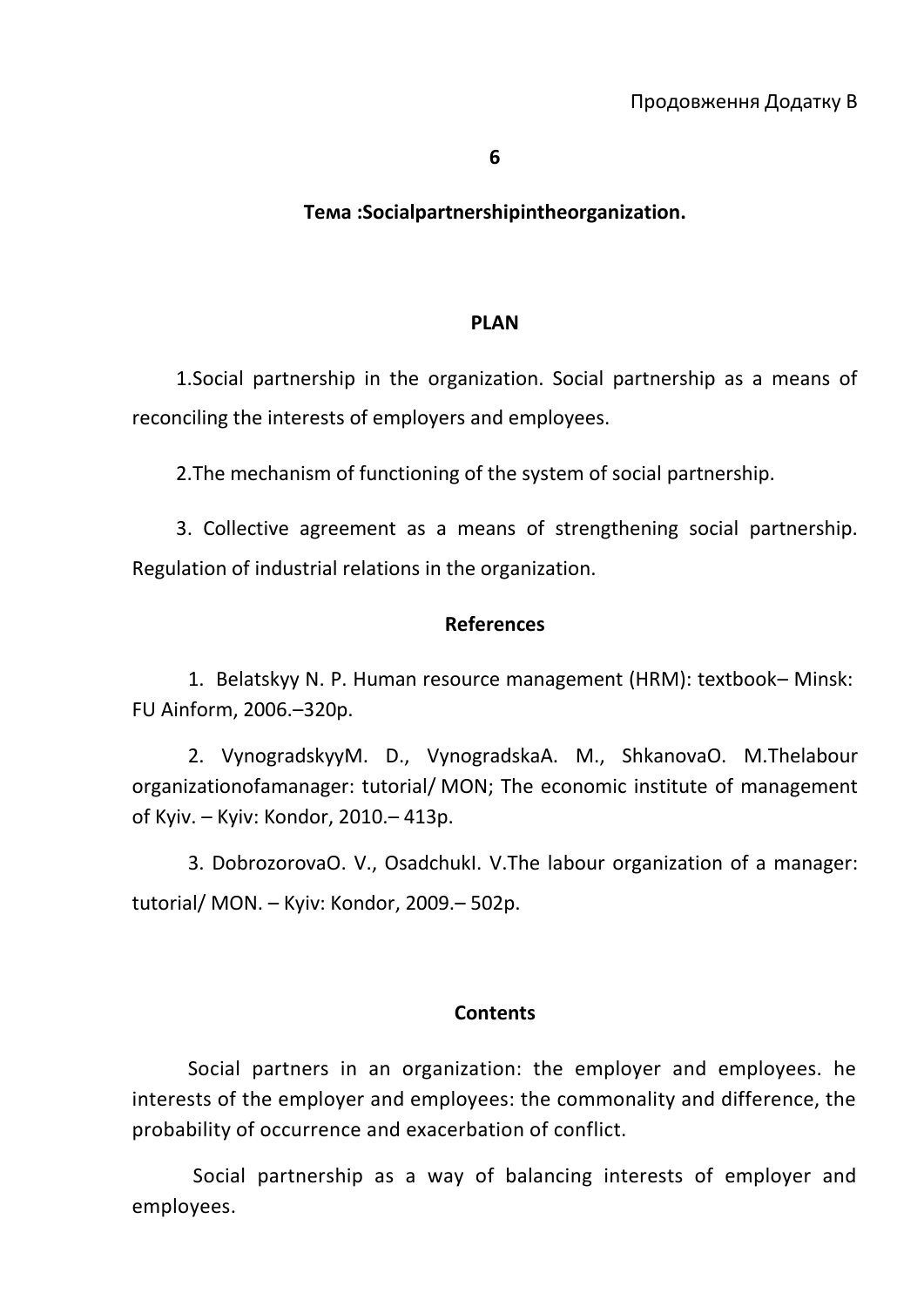Public organization. Role of the trade union organization in the representation of interests of employees..

Collective agreement as the main way of strengthening social partnership. The parties of the collective agreement. The content of the collective agreement. Collective negotiations, conclusion and registration of the agreement. The period of validity of the collective agreement and monitoring its implementation. Social responsibility of the manager to the society, the collective and the individual employee.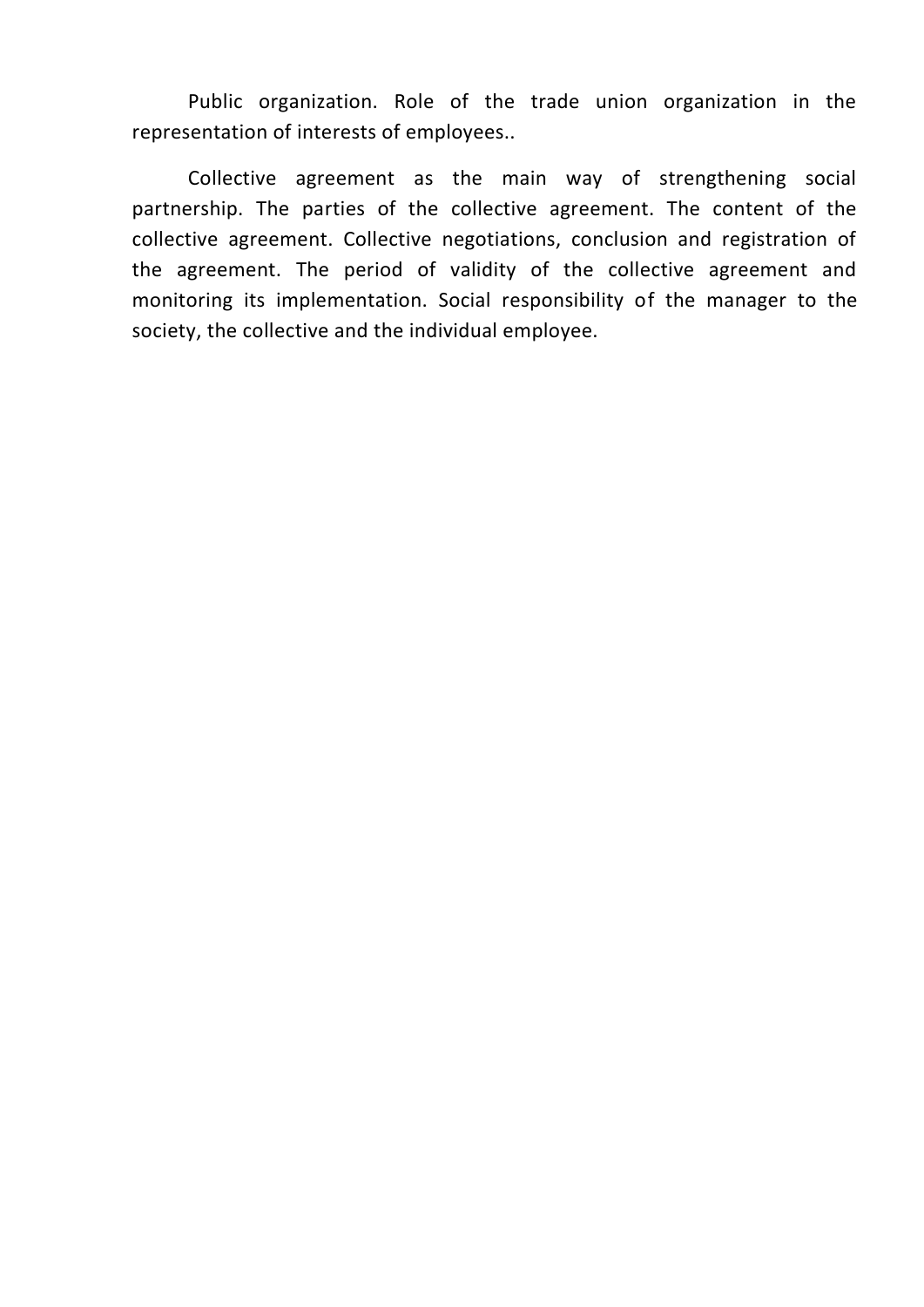**7**

## **Тема : The effectiveness of human resource management.**

#### **PLAN**

- 1. Effectiveness of human resource management. The system of economic, social, and organizational performance management of staff. Performance measures of HR management.
- 2. A comprehensive evaluation of the effectiveness of HR management.
- 3. The interdependence of enterprise efficiency and staff performance. Performance evaluation ofHR department effectiveness.

## **References**

[1. Belatskyy N. P. Human resource management \(HRM\): textbook](http://www.lib.nau.edu.ua/search/Details.aspx?id=153566&lang=uk-UA)– Minsk: [FU Ainform,](http://www.lib.nau.edu.ua/search/Details.aspx?id=153566&lang=uk-UA) 2006.–320p.

2. VynogradskyyM. D[., VynogradskaA. M., ShkanovaO. M.Thelabour](http://www.lib.nau.edu.ua/search/Details.aspx?id=225980&lang=uk-UA)  organizationofamanager: tutorial/ [MON; The economic institute of management](http://www.lib.nau.edu.ua/search/Details.aspx?id=225980&lang=uk-UA) of Kyiv. – Kyiv: [Kondor,](http://www.lib.nau.edu.ua/search/Details.aspx?id=225980&lang=uk-UA) 2010.– 413p.

3. DobrozorovaO. V[., OsadchukI. V.The labour organization of a manager:](http://www.lib.nau.edu.ua/search/Details.aspx?id=209775&lang=uk-UA)  [tutorial/](http://www.lib.nau.edu.ua/search/Details.aspx?id=209775&lang=uk-UA) МОN. – Kyiv: Kondor, 2009.– 502p.

## **Contents**

The efficiency of the staff: the essence and approaches. Methods of assessing effectiveness. Methods of assessing the quality and results of work.